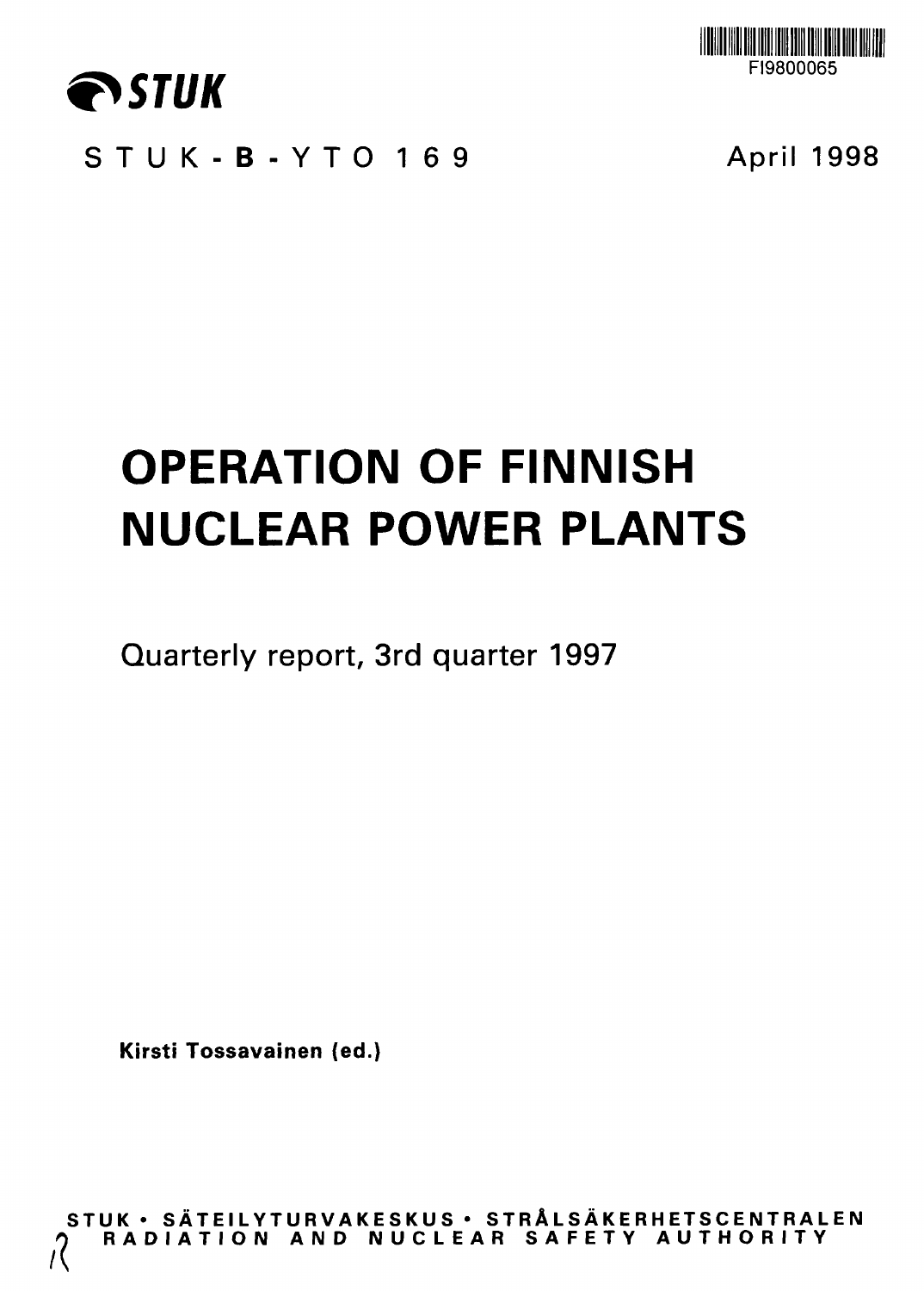ISBN 951-712-253-5 ISSN 0781-2884

Oy Edita Ab, Helsinki 1997

 $\mathcal{L}$ 

 $\mathcal{L}^{\text{max}}_{\text{max}}$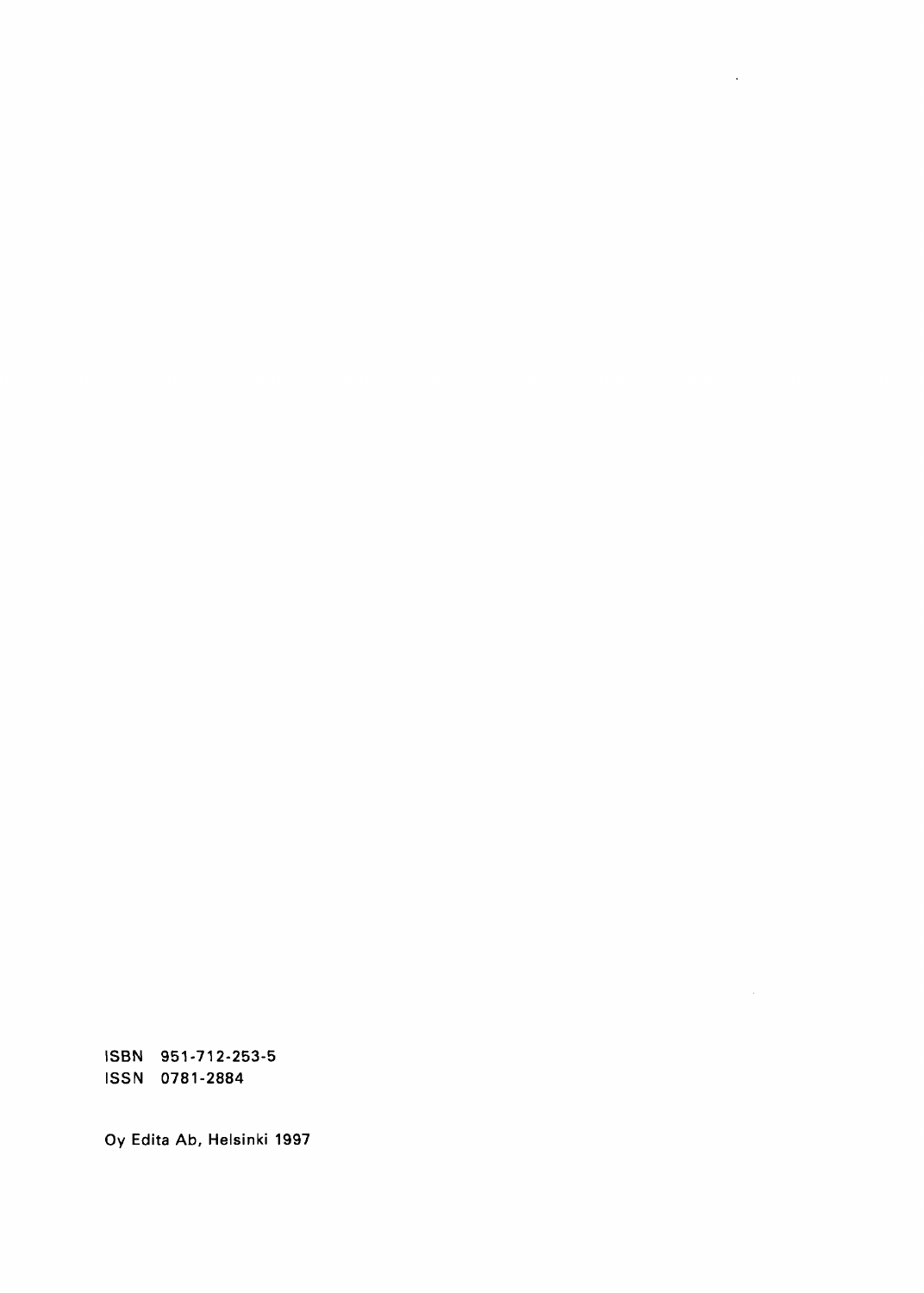*TOSSAVAINEN, Kirsti. Operation of Finnish nuclear power plants. Quarterly report, 3rd quarter 1997. STUK-B-YTO 169. Helsinki 1998. 21pp. + Appendices 2 pp.*

| ISBN        | 951-712-253-5 |
|-------------|---------------|
| <b>ISSN</b> | 0781-2884     |

**Keywords:** PWR, BWR, NPP operating experience

### **ABSTRACT**

Quarterly reports on the operation of Finnish nuclear power plants describe events and observations relating to nuclear and radiation safety that the Radiation and Nuclear Safety Authority of Finland (STUK) considers safety significant. Safety improvements at the plants are also described. The Report also includes a summary of the radiation safety of plant personnel and of the environment and tabulated data on the plants' production and load factors.

The Finnish nuclear power plant units were in power operation in the third quarter of 1997, except for the annual maintenance outages of Loviisa plant units which lasted well over a month in all. There was also a brief interruption in electricity generation at Olkiluoto 1 for repairs and at Olkiluoto 2 due to a disturbance at the turbine plant. All plant units were in long-term test operation at upgraded reactor power level approved by STUK. The load factor average of all plant units was 87.5%.

One event in the third quarter was classified level 1 on the International Nuclear Event Scale (INES). It was noted at Loviisa 2 that one of four pressurised water tanks in the plant unit's emergency cooling system had been inoperable for a year. Other events in this quarter were INES level 0.

Occupational doses and radioactive releases off-site were below authorised limits. Radioactive substances were measurable in samples collected around the plants in such quantities only as have no bearing on the radiation exposure of the population.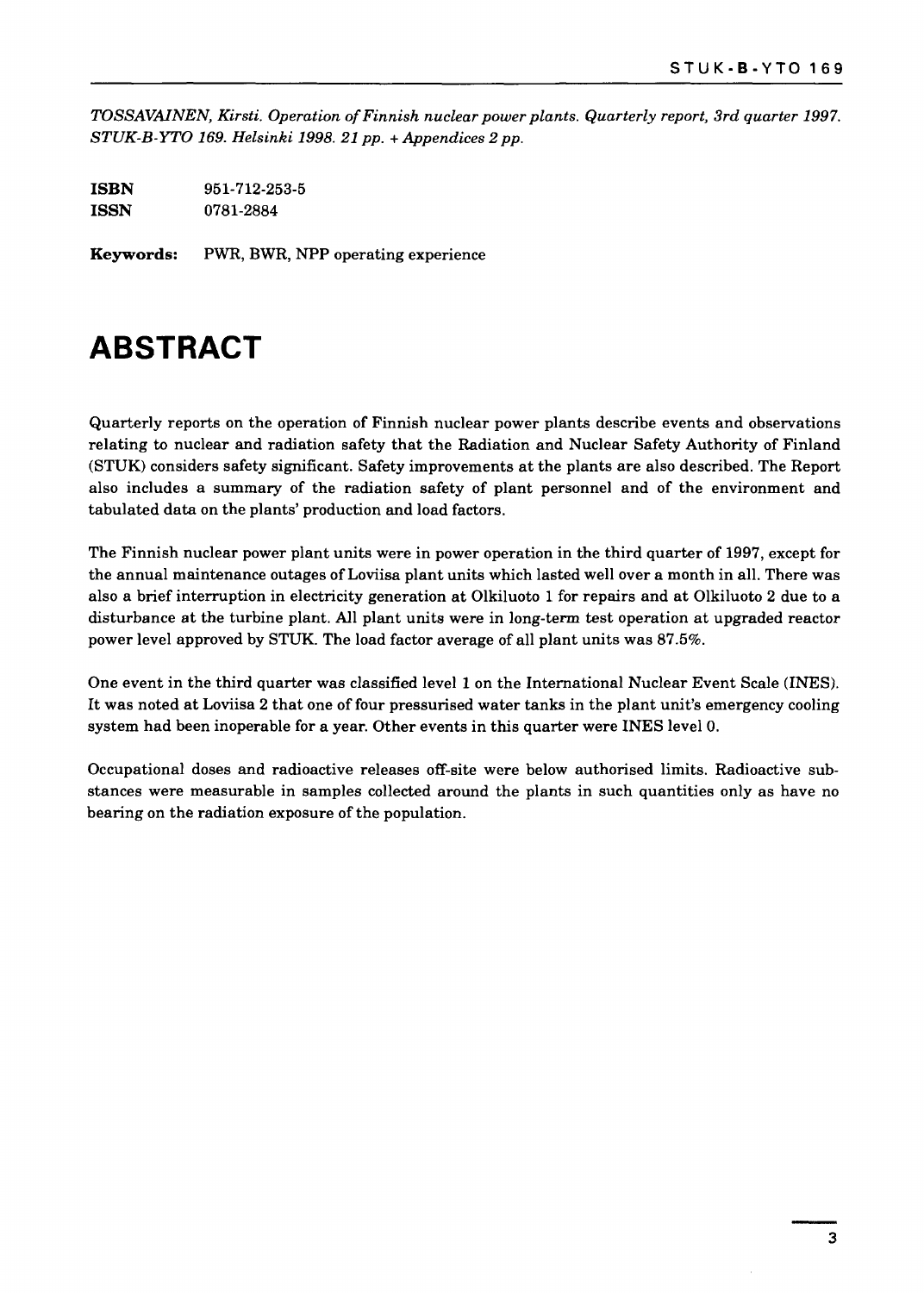### **CONTENTS**

|                  | <b>ABSTRACT</b>                                                                            | 3               |
|------------------|--------------------------------------------------------------------------------------------|-----------------|
|                  | TIIVISTELMÄ                                                                                | 4               |
| 1                | <b>INTRODUCTION</b>                                                                        | 5               |
| $\boldsymbol{2}$ | OPERATION OF NUCLEAR POWER PLANTS IN JULY-SEPTEMBER 1997                                   | 6               |
|                  | 2.1 Production data                                                                        | $6\phantom{1}6$ |
|                  | 2.2 Loviisa 1 annual maintenance outage                                                    | $\overline{7}$  |
|                  | 2.3 Loviisa 2 annual maintenance outage                                                    | 11              |
|                  | 2.4 Olkiluoto 1 hot shutdown to repair steam line and feed water system leaks              | 12              |
|                  | 2.5 Olkiluoto 2 came off the national grid due to a disturbance in turbine automation      | 12              |
| 3                | <b>EVENTS AND OBSERVATIONS</b>                                                             | 13              |
|                  | Loviisa 1                                                                                  | 13              |
|                  | 3.1 Unexpected exceeding of power level due to erroneous flow measurement during Loviisa 1 |                 |
|                  | power ascension                                                                            | 13              |
|                  | 3.2 Fans failed to operate after Loviisa 1 plant protection system periodic test           | 14              |
|                  | Loviisa 2                                                                                  | 15              |
|                  | 3.3 Pressurised emergency water tank inoperable due to a sunken float                      | 15              |
|                  | Olkiluoto 1                                                                                | 17              |
|                  | 3.4 Incorrect coupling of neutron flux measuring transducers at Olkiluoto1                 | 17              |
|                  | Olkiluoto 2 No reportable events                                                           | 17              |
| 4                | <b>RADIATION SAFETY</b>                                                                    | 18              |
|                  | 4.1 Occupational exposure                                                                  | 18              |
|                  | 4.2 Radioactive releases into the environment                                              | 18              |
|                  | 4.3 Environmental monitoring                                                               | 18              |
| 5                | SAFETY IMPROVEMENTS AT NUCLEAR POWER PLANTS                                                | 21              |
|                  | APPENDIX 1: Regulatory control of nuclear power plants                                     | 22              |
|                  | APPENDIX 2: Plant data                                                                     | 23              |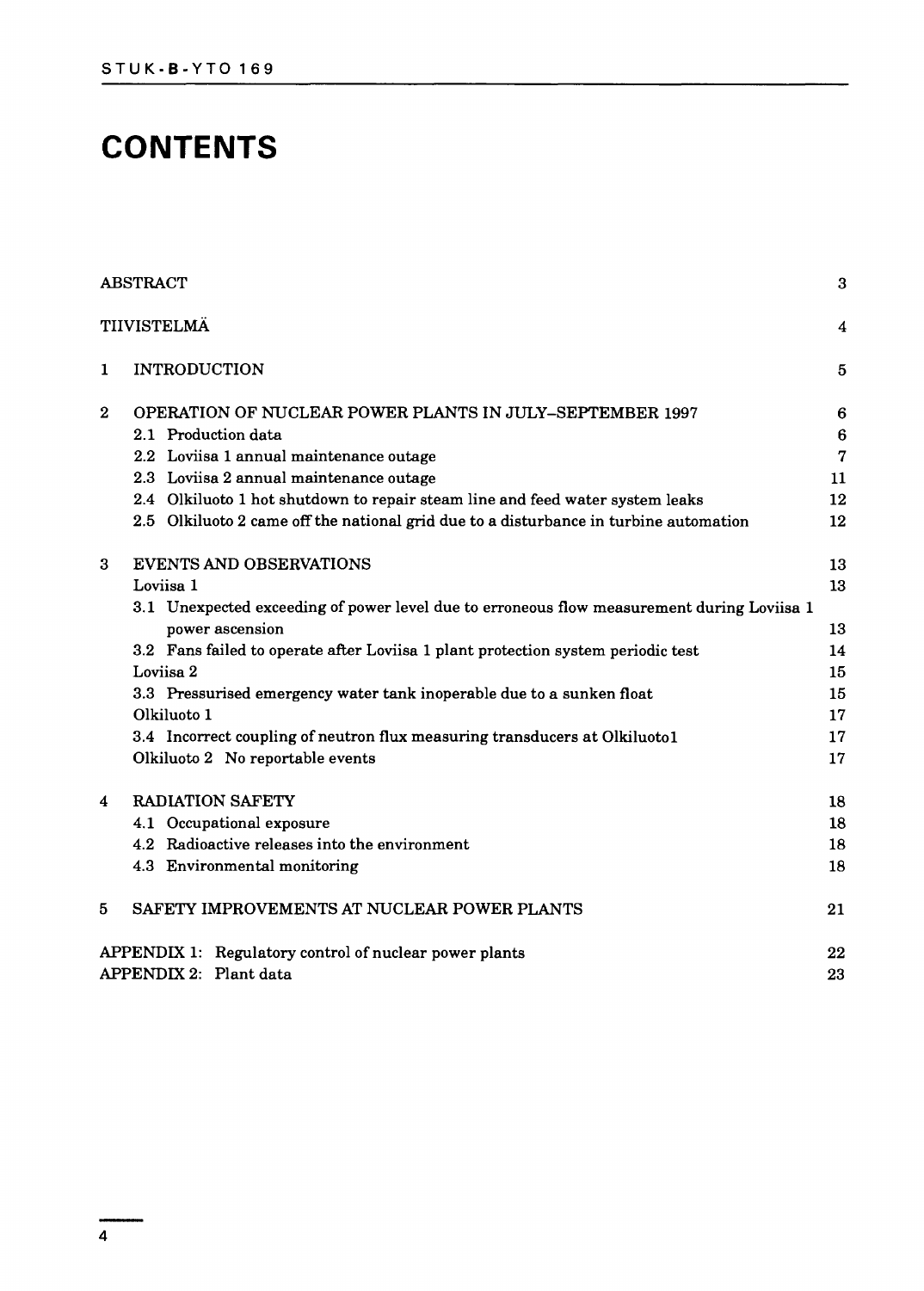### **1 INTRODUCTION**

According to the Nuclear Energy Act (990/87), regulatory control of the use of nuclear energy in Finland belongs to the Radiation and Nuclear Safety Authority (STUK). STUK's functions also include control of physical protection and of emergency preparedness, and nuclear material safeguards. The scope of nuclear power plant regulatory control and inspections is given in Appendix 1 and general information about Finnish plants in Appendix 2.

STUK publishes quarterly a report on the operation of Finnish nuclear power plants. In this

report, plant events and observations in each quarter are described, tabulated data on the plants' production and availability factors are given and the radiation safety of plant personnel and of the environment is summarised. Safety improvements at the plants are also reported.

The report is based on information submitted to STUK by the utilities and on observations made by STUK during its regulatory activities. The events described in the report are classified on the International Nuclear Event Scale (INES).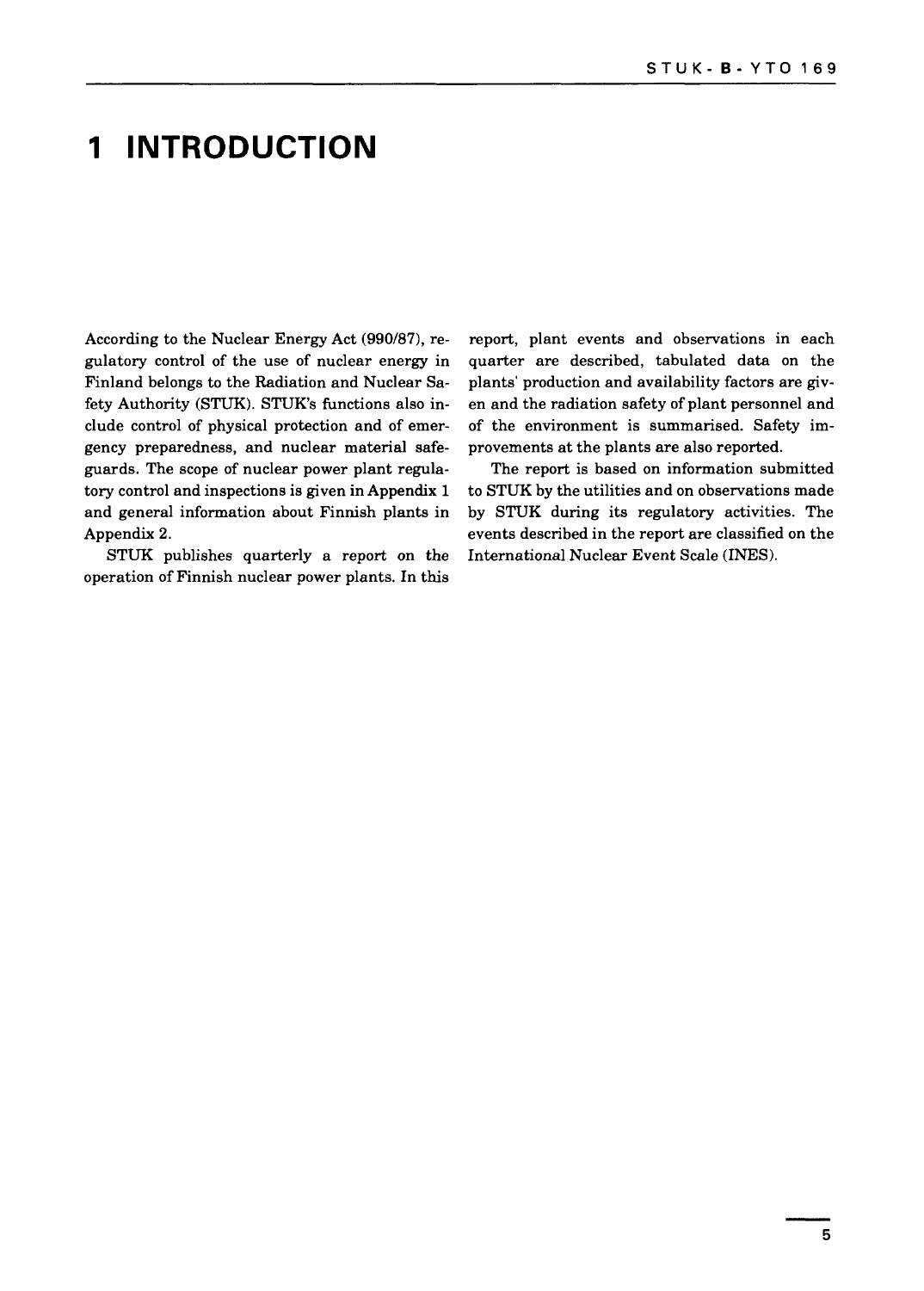## **2 OPERATION OF NUCLEAR POWER PLANTS IN JULY-SEPTEMBER 1997**

*Finnish nuclear power plant units were in power operation in the third quarter of 1997 except for the annual maintenance outages of the Loviisa nuclear power plant units. In addition, production was briefly discontinued at Olkiluoto 1 for repairs and at Olkiluoto 2 due to a turbine plant disturbance. All plant units were in long-term test operation at upgraded reactor power level.*

#### **2.1 Production data**

Nuclear's share of total electricity production in Finland in this quarter was 35.5% and the load factor average of the plant units was 87.5 %. Longterm test operation at upgraded reactor power levels continued at all plant units. In this quarter, the Loviisa 1 reactor power level was upgraded from 103% to 105% on 25 September 1997 and

that of Olkiluoto 2 from 105% to 107% on 15 September 1997. The test operation of Loviisa 2 at upgraded 105% power level and of Olkiluoto 1 at upgraded 108% power level continued.

Detailed production and availability figures are given in Tables I and II.

Power diagrams describing electricity generation at each plant unit and the causes of power reductions are given in Figs 1—4.

|             |                                 | <b>Electricity production</b><br>(gross, TWh)                                                                                                                                           | <b>Availability</b><br>factor $(\% )$ |                         | Load<br>factor $(\%)$           |                                                                                                                                                                                                                                             |
|-------------|---------------------------------|-----------------------------------------------------------------------------------------------------------------------------------------------------------------------------------------|---------------------------------------|-------------------------|---------------------------------|---------------------------------------------------------------------------------------------------------------------------------------------------------------------------------------------------------------------------------------------|
|             | <b>Third</b><br>quarter<br>1997 | <b>From</b><br>1.1.1997                                                                                                                                                                 | Third<br>quarter<br>1997              | <b>From</b><br>1.1.1997 | <b>Third</b><br>quarter<br>1997 | <b>From</b><br>1.1.1997                                                                                                                                                                                                                     |
| Loviisa 1   | 0.79                            | 2.87                                                                                                                                                                                    | 79.7                                  | 93.1                    | 74.7                            | 91.6                                                                                                                                                                                                                                        |
| Loviisa 2   | 0.84                            | 2.88                                                                                                                                                                                    | 83.1                                  | 92.5                    | 78.9%                           | $91.9$ a)                                                                                                                                                                                                                                   |
| Olkiluoto 1 | 1.78                            | 4.83                                                                                                                                                                                    | 99.6                                  | 93.0                    | 98.2                            | 92.6                                                                                                                                                                                                                                        |
| Olkiluoto 2 | 1.70                            | 4.53                                                                                                                                                                                    | 99.9                                  | 92.3                    | 98.1                            | 92.0                                                                                                                                                                                                                                        |
|             |                                 | Availability factor = $\frac{\text{generator synchronized (h)}}{\text{error}}$ 100%<br>calendar time (h)<br>Load factor = gross electricity production<br>rated power calendar time (h) | $-100%$                               |                         |                                 |                                                                                                                                                                                                                                             |
|             |                                 | reactor power. The figures are thus slightly larger than in actual fact.                                                                                                                |                                       |                         |                                 | a) Loviisa 1 test operation at 105% reactor power started on 10 June 1997. When the load factors for the third quarter of<br>1997 were calculated, a gross electric output nominal value was used that corresponds to the plant unit's 103% |

#### *Table I. Plant electricity production and availability.*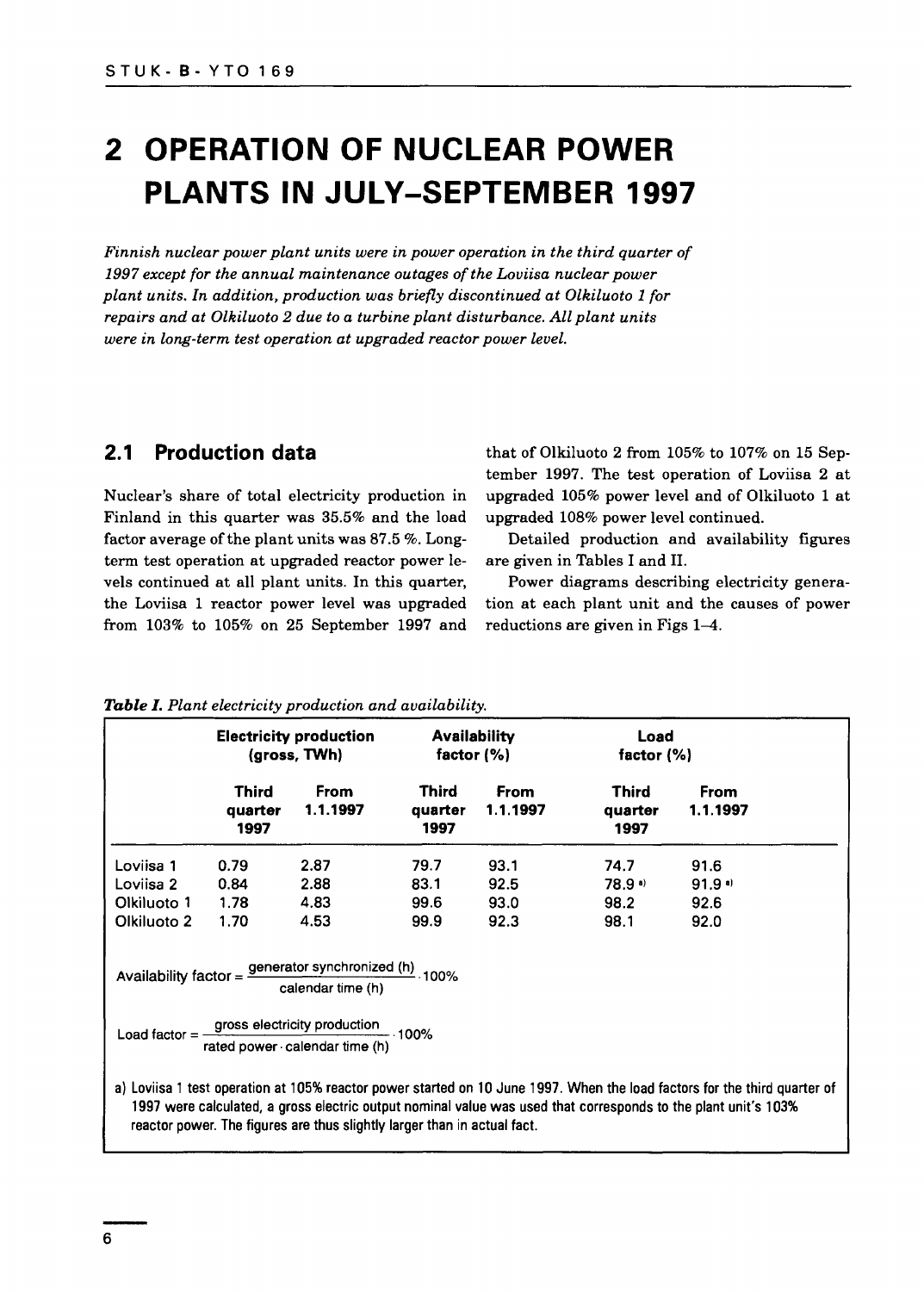|                                                                                                                                                                                                                                                                                                                       | Third<br>quarter<br>1997 | From<br>1.1.1997  | 1996 |  |
|-----------------------------------------------------------------------------------------------------------------------------------------------------------------------------------------------------------------------------------------------------------------------------------------------------------------------|--------------------------|-------------------|------|--|
| Nuclear electricity production<br>(net, TWh)'                                                                                                                                                                                                                                                                         | 4.9                      | 14.5              | 18.7 |  |
| Total electricity production<br>in Finland (net, TWh)*                                                                                                                                                                                                                                                                | 13.8                     | 47.7              | 66.4 |  |
| Nuclear's share of total<br>electricity production (%)                                                                                                                                                                                                                                                                | 35.5                     | 30.4              | 28.2 |  |
| Load factor averages<br>of Finnish plant units (%)                                                                                                                                                                                                                                                                    | $87.5$ b)                | 92.0 <sup>b</sup> | 90.8 |  |
| a) Source: Statistics compiled by the Finnish Electricity Assiciation<br>b) Loviisa 2 test operation at 105% started on 10 June 1997. When the load factors for the third quarter of 1997 were<br>calculated, a gross electric output nominal value was used that corresponds to the plant unit's 103% reactor power. |                          |                   |      |  |

**Table** II. Nuclear energy in Finnish electricity production.

The figures are thus slightly larger than in actual fact.

The gross electric power nominal value 820 MW, which corresponds to the upgraded 109% reactor power, was introduced at Olkiluoto 1 on 1 July 1997. Correspondingly, Olkiluoto 2 introduced on 1 July 1997 the gross electric power nominal value 785 MW, which corresponds to the upgraded 105% reactor power.

No changes were made to the electric power nominal values of the Loviisa plant units in this quarter. On the basis of the reactor power upgrades carried out the next annual quarter, Loviisa 1 on 1 November 1997 and Loviisa 2 on 1 December 1997 introduced the gross electric power nominal value of 500 MW that corresponds to the upgraded 107% reactor power. The Loviisa 2 load factors given in Table I were calculated using a gross electric power nominal value that corresponds to 103% reactor power, for which reason the figures are slightly higher than the actual values.

#### **2.2 Loviisa 1 annual maintenance outage**

The 20th refuelling and maintenance outage of Loviisa 1 was from 16 August to 4 September 1997. The outage was four days longer than planned because an emergency feed water pump sustained damage during testing.

In addition to Imatran Voima Oy's own staff, the total number of contract workers participating in the annual maintenance outages of both units was 778. The collective radiation dose incurred in work done at Loviisa 1 during the outage was 0.54 manSv (1.79 manSv in 1996). The highest individual dose was 12.6 mSv.

Events that occurred during the annual maintenance outage as well as observations made during inspections are described below. The safety improvements made to the plant unit's systems during the annual maintenance outage are described in Chapter 5.

#### **Emergency feed water pump sustained damage in connection with testing**

One of two emergency feed water pumps of the Loviisa 1 secondary circuit was damaged towards the end of the annual maintenance outage when operated during a back-up diesel testing on 29 August 1997. The pump stopped ca.16 minutes from starting due to the tripping of a protection function from low pressure on the pump's pressure side. In trouble-shooting, several attempts were made to start the pump, but its protection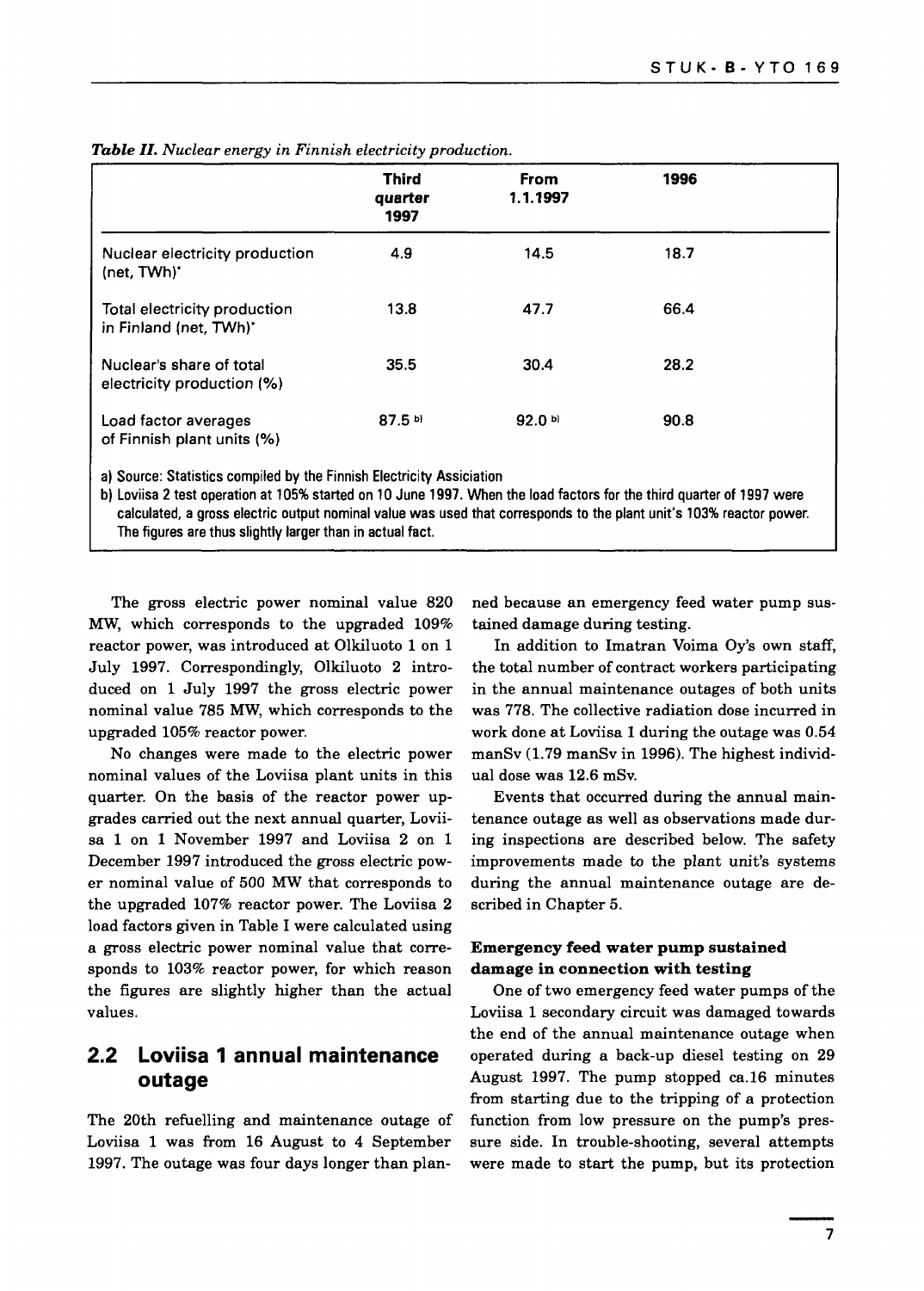

*Fig 1. Daily average gross power of Loviisa 1 in July-September 1997.*



*Fig 2. Daily average gross power of Loviisa 2 in July—September 1997.*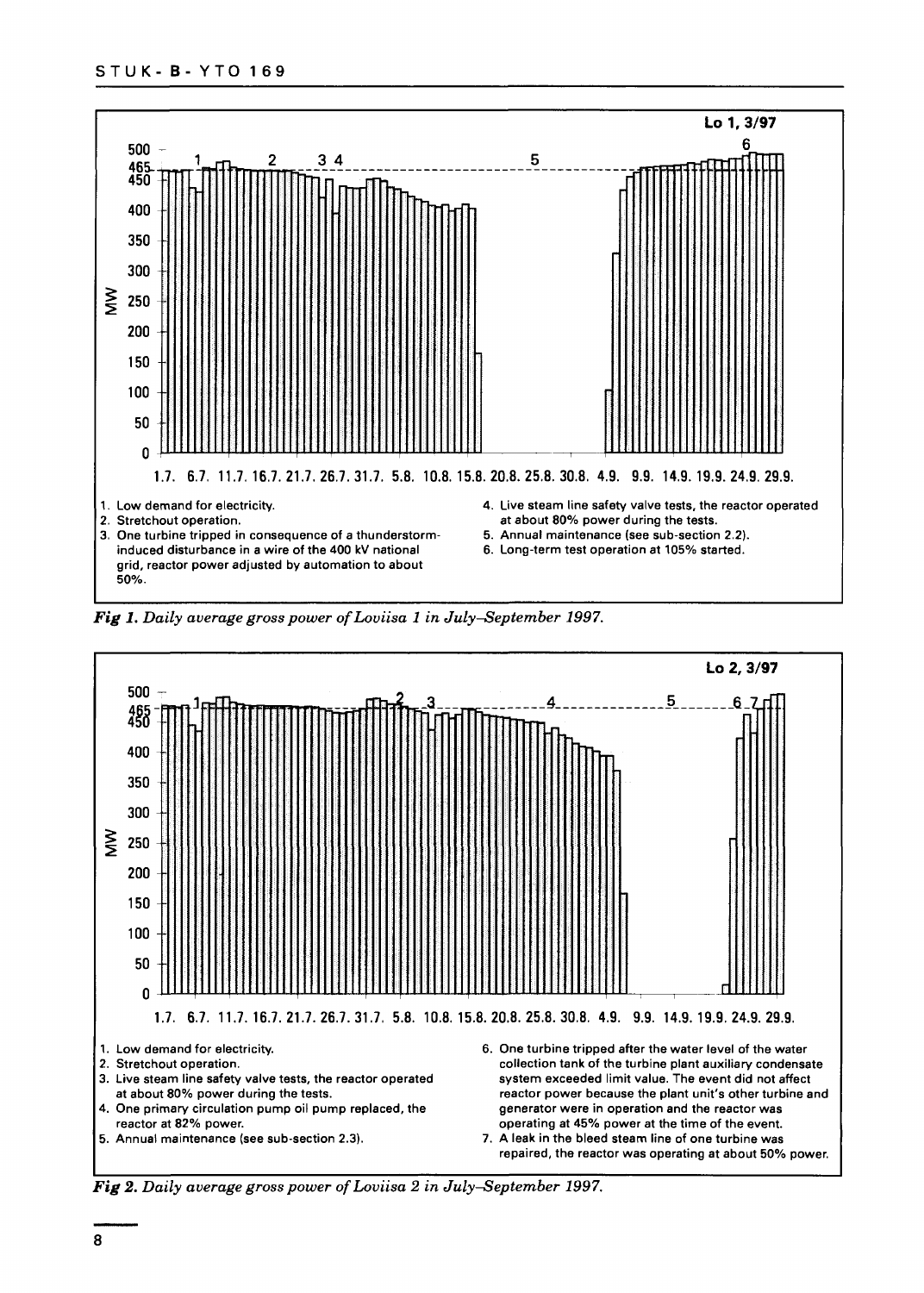

Fig 3. Daily average gross power of Olkiluoto 1 in July-September 1997.



*Fig 4. Daily average gross power of Olkiluoto 2 in July-September 1997.*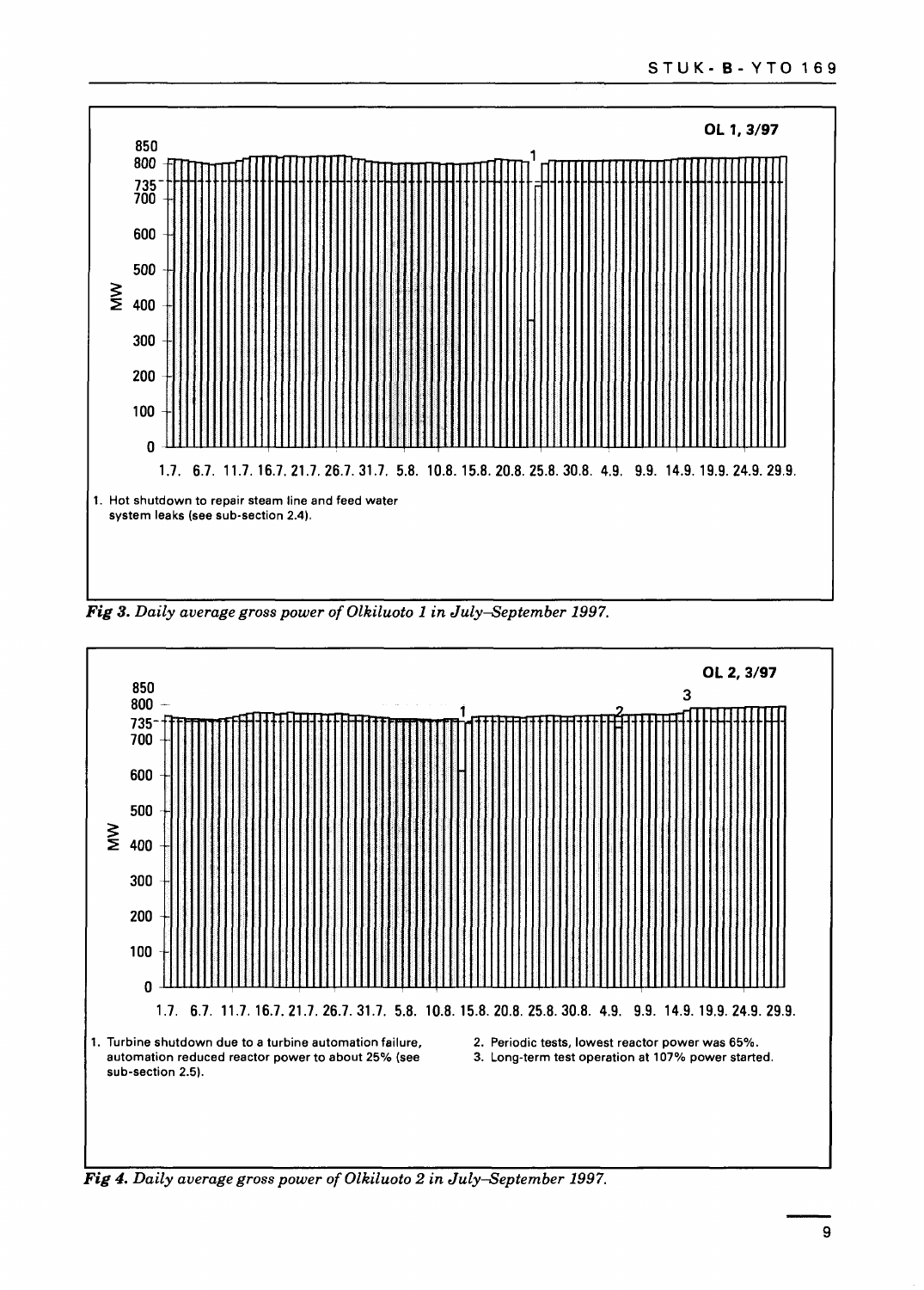prevented starting. The pump was dismantled and its internals were found to be heavily stuck. The pump sustained damage because the closing valve of its minimum flow circuit was erroneously in the closed position. The minimum flow circuit is needed when the pump is started and in tests such as this. The pump failed because, due to the closed valve, there was no flow path available for the water to be pumped.

The valve had remained in the closed position in connection with an earlier job during the outage and its incorrect position was not detected in the inspection conducted to ensure valve normal state. To prevent recurrence, a preliminary analysis has been performed at Loviisa power plant on the basis of which the operating personnel have been given further training in procedures relating to the checking and restoration of valve normal state.

The damaged pump was sent to the manufacturer for repair. The plant unit's both emergency feed water pumps must be operational when plant mode changes from outage state to power operation and, thus, the start-up of Loviisa 1 could not be continued. Imatran Voima Oy therefore decided to detach and move a corresponding Loviisa 2 back-up pump to Loviisa 1. Unlike at Loviisa 1, the emergency feed water system of Loviisa 2 has been fitted with separate back-up pumps that are capable of replacing the pump proper, one at a time and for one week, when certain conditions are met. The pump that was repaired by the manufacturer was installed at Loviisa 2. The temporary replacement of the Loviisa 2 emergency feed water pump with a back-up pump and the detachment, installation and taking into service of the emergency feed water pump proper at Loviisa 1 required STUK's approval.

An administrative error occurred in the taking into service of the pump that had been moved from Loviisa 2 to Loviisa 1. The operability of the feed water pump was a precondition for power ascension 2 % beyond power level. There must be a marking of the verification of the pump's operability in STUK's inspection protocol. Power ascension was started a few hours before the inspection protocol was acknowledged as completed. In a leak test relating to the pump's structural inspection, a leak was detected in the sealing of the

pump's shaft. The sealing was replaced and a new leak test was conducted in connection with the pump's test run. The test run was started at 23.20 hours on 3 September 1997. An inspector from STUK and a quality control inspector from Imatran Voima Oy checked the pump's leaktightness. The pump was ascertained leaktight, which information was entered also in STUK's inspection protocol. The acknowledgement of the protocol as completed presupposes that also the results of the test run are presented to STUK's inspectors. After the leak tests, the inspectors of STUK and Imatran Voima Oy left and Imatran Voima Oy continued the pump's test run according to the test programme until about 2.00 a.m. The pump's operation was continued for further testing. Reactor power ascension 2 % beyond the power level was started at about 5.30 a.m. and the results of the trial run were presented to STUK's inspector at about 8.00 a.m. The inspection protocol was acknowledged as completed on the basis of the results of the trial run.

#### **Cracks in supporting structures of main circulating pump diffusers**

In inspections conducted during the Loviisa 1 annual maintenance outage, cracks were observed in the supporting structures of the internal diffusers of one main circulating pump of the primary circuit. The pump was operational in spite of the cracks. Both Loviisa plant units have six main circulating pumps for circulating reactor coolant water.

Cracked supporting structures have been reported at the Loviisa plant units even before this. Cracks in a supporting structure caused a main circulating pump malfunction and a repair shutdown at Loviisa 2 in 1995 (STUK-B-YTO 149, 1996). Also Loviisa 1 was stopped because of abnormal vibrations detected earlier in one main circulating pump. The damaged parts were replaced or repaired in the outages. The supporting structure in which cracks were now detected was original and had been repaired in the 1995 outage. The cracking has been attributed to material fatigue.

In the Loviisa 1 annual maintenance outage, two original supporting structures still in use were replaced with new ones. All the supporting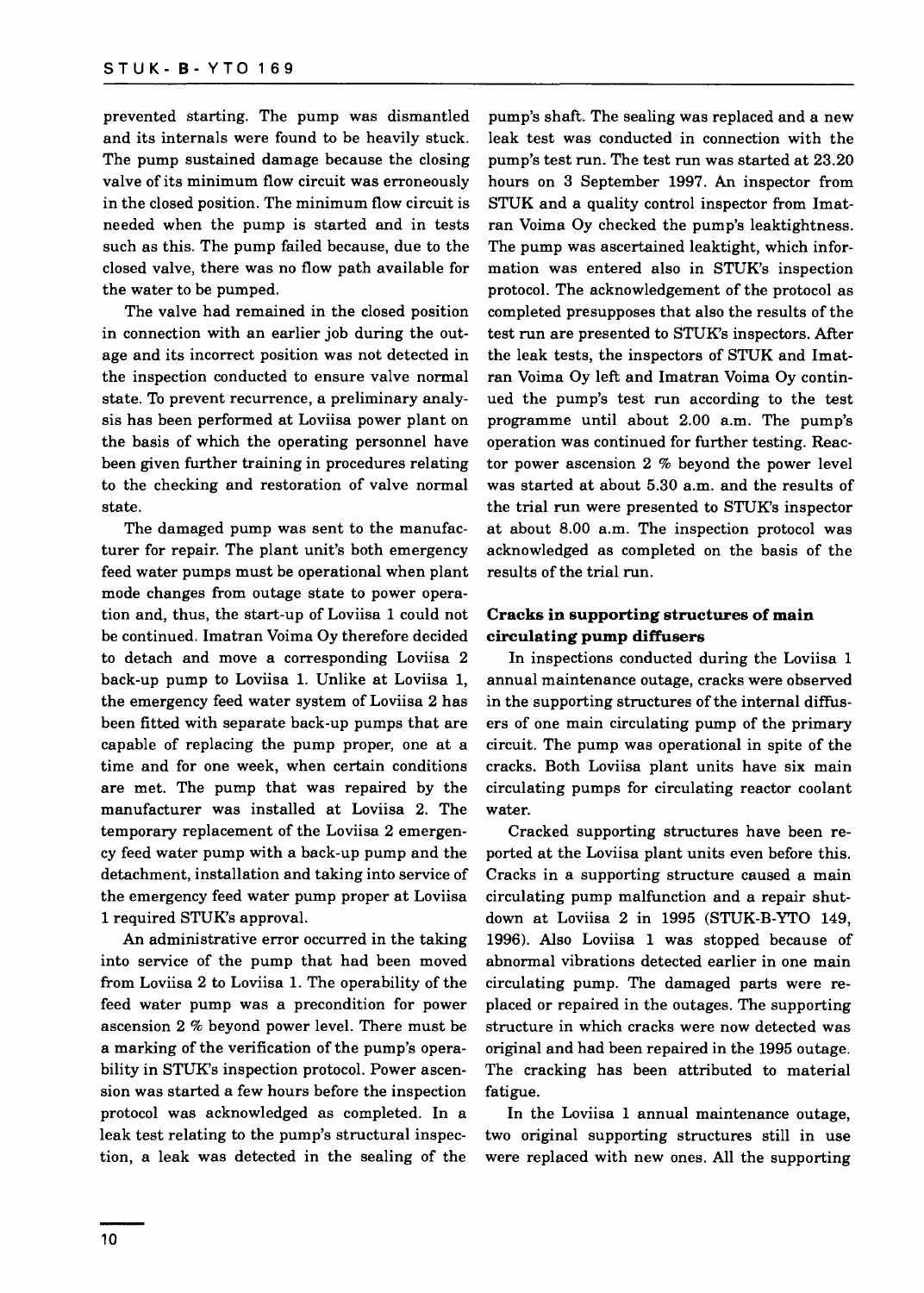structures of the diffusers of Loviisa 1 main circulating pumps are now new, with the exception of one. At Loviisa 2, all these supporting structures have been replaced. The fatigue resistance of the new supporting structures is better than that of the originals. Also vibration monitoring has been improved to avoid loading situations that cause fatigue. The final cause of the damage and vibrations is being examined.

#### **Coating of pistons of main safety valve pilot valves peeled off at Loviisa 1 and 2**

In inspections performed in connection with valve maintenance it was detected at both Loviisa 1 and Loviisa 2 that the coating of load reducing pistons of several pilot valves controlling pressuriser main safety valves had peeled off in places. No damage was observed in other components having ion-implanted coatings. Owing to the damage, Imatran Voima Oy decided to replace all pistons at both units with pistons having induction-hardened surface finishing. The component manufacturer has good experiences of this treatment pertaining to valves delivered to German plants.

In the 1996 annual maintenance outage, new pressuriser main safety valves had been installed at the Loviisa nuclear power plant units. A new coating method (ion implantation) was used for certain abrasion resistance requiring slip surfaces of the main safety valves and their pilot valves. The new method provides a significantly harder surface and better glide properties than e.g. stellite. It also helps avoid an increased cobalt load that has a negative effect on the primary circuit radiation levels of the plant units.

The damage observed did not jeopardise the operation of the main safety valves, which operated according to design in tests. In connection with dismantling relating to pilot valve maintenance work the pistons were ascertained to move smoothly despite the damaged coatings.

After the annual maintenance, Imatran Voima Oy together with the manufacturer started investigations into what caused the damage and into the suitability of ion implantation as surface treatment for the components in question.

#### **Operational time limit was exceeded during replacement of seawater circuit piping**

An administrative error was made during the replacement of seawater circuit piping components during the annual maintenance outage. Due to the repair work, the seawater cooling of all heat exchangers of the turbine intermediate circuit had to be taken out of service, which is a deviation from the Technical Specifications that requires STUK's permission. According to the permit granted by STUK, seawater recirculation could be discontinued for one day during refuelling.

The replacement of piping components was started in the morning and was completed in the evening of 22 August 1997. A temporary permit for trial operation was granted for the piping and seawater coolant recirculation was taken into service in good time before the operational time limits were exceeded. The piping should also have been inspected for leaktightness and after that the inspection should have been entered in the work order as completed. The leak test was only performed on 26 August 1997 at what time also the work order was signed as completed.

The event was due to a human error. The work order had been filed in a folder containing work orders covering work for which leak tests at operating pressure are required later, process conditions permitting. Due to the event, Loviisa power plant will review the procedure pertaining to the matter.

#### **2.3 Loviisa 2 annual maintenance outage**

The 17th refuelling and maintenance outage of Loviisa 2 was from 6 to 21 September 1997.

In addition to Imatran Voima Oy's own staff, the total number of contract workers participating in the annual maintenance outages of Loviisa 1 and 2 was 778. The collective radiation dose incurred in work done during the outage at Loviisa 2 was 0.45 manSv (0.71 manSv in 1996). The highest individual dose was 10.2 mSv.

No safety-related events other than those mentioned in sub-section 2.2 were observed in the annual maintenance outage. Safety improvements made to the plant unit's systems during the annual maintenance outage are described in Chapter 5.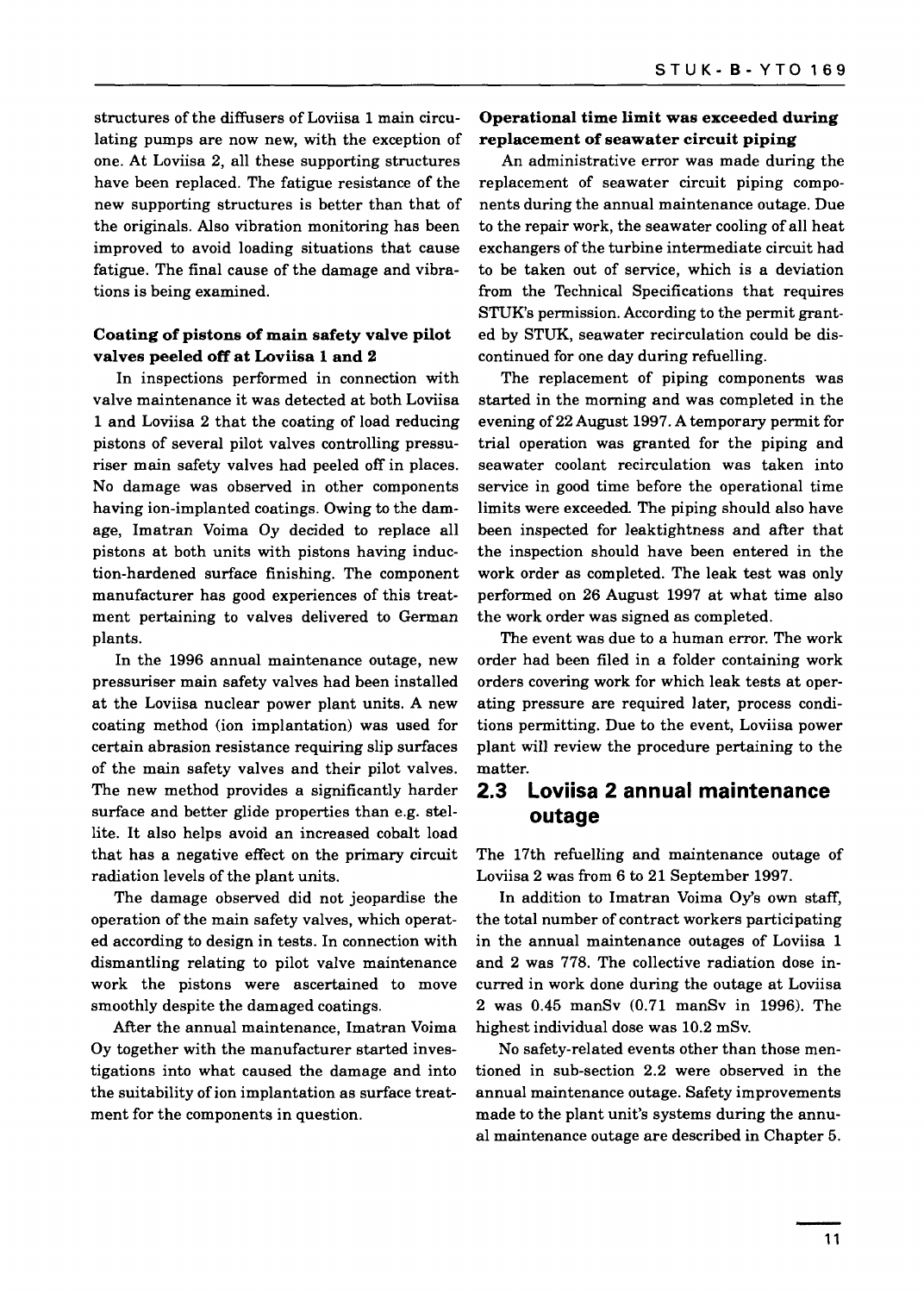#### **2.4 Olkiluoto 1 hot shutdown to repair steam line and feed water system leaks**

Olkiluoto 1 was placed in hot shutdown on 23 August, 1997 to repair a water leak within the containment. The leak was in a sealing of a flange belonging to the main steam system and in a pipe belonging to the feed water system. Repair work could not be done during plant unit operation because the nitrogen inside the containment during plant unit operation must be removed before work can be done within the containment. After the repairs were accomplished, the plant unit was started and brought back on-line the same day.

There were four successive turbine trips during the start-up phase when the turbine operating speed was being increased. Due to the short duration of the outage, the temperature of the turbine's metal parts had remained high, which lead to an increase in the operating speed that exceeded set value, and further to the actuation of the turbine protection function. To prevent recurrence, Teollisuuden Voima Oy has increased at Olkiluoto 1 the set value of the protection function in question. A corresponding change at Olkiluoto 2 is due in connection with the next outage.

#### **2.5 Olkiluoto 2 came off the national grid due to a disturbance in turbine automation**

Olkiluoto 2 came off the national grid on 13 August 1997 due to a disturbance at the turbine plant. The plant unit was operating at full 105% power at the time of the event. The disturbance was initiated when the turbine control system was switched from manual to automatic operation after previous alarm signals in the system had been examined. The turbine shutdown was actuated due to an incorrect coupling made during a turbine control and monitoring system modification during the annual maintenance outage. There was a design error in the connection diagram that had been detected and fixed earlier at Olkiluoto 1. Owing to an error in the administrative routines pertaining to modifications, the connection diagram of Olkiluoto 2 was not changed. Also, a partial reactor scram occurred during the turbine shutdown and the reactor power decreased to about 25%.

The connection error was repaired and the plant unit's ascension back to full power was started. The plant unit was brought back on-line the same day.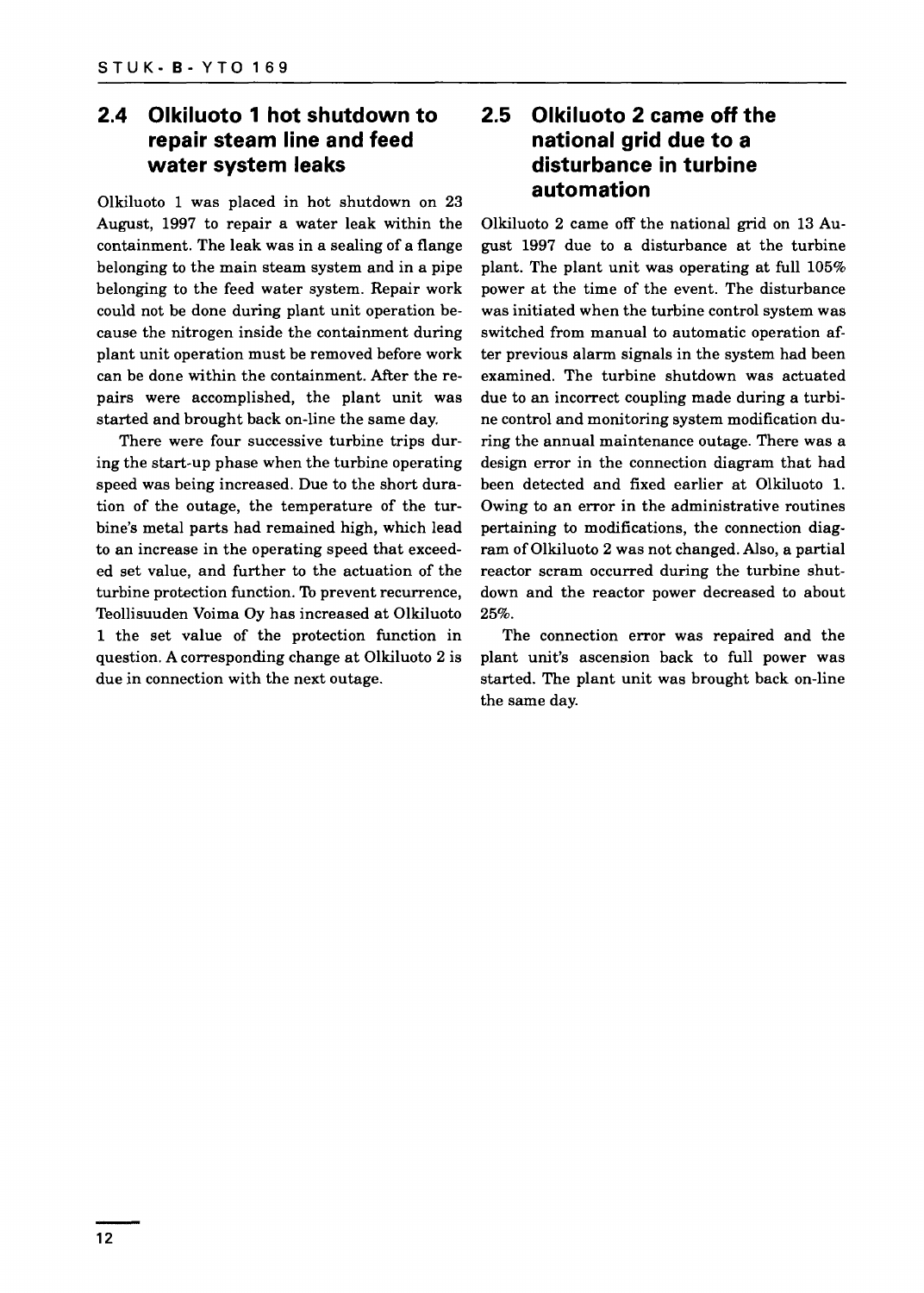### **3 EVENTS AND OBSERVATIONS**

#### **Loviisa 1**

*In the third quarter of 1997, the planned reactor power level of Loviisa 1 was slightly exceeded when power was being raised to the next power level according to the power upgrading programme. It was also noted at Loviisa 1 that the containment supply air fans did not start after reactor protection system periodic test. Both events were classified INES level 0.*

#### **3.1 Unexpected exceeding of power level due to erroneous flow measurement during Loviisa 1 power ascension**

The planned power level of Loviisa 1 was slightly exceeded on 24 September 1997 due to the inadequate measuring range of equipment that measures feed water flow for calculation of power level. The plant unit went beyond its planned power level during ascension to a new power level in connection with test operation.

Power ascension from 103% reactor power to 105% power was started in the morning of 24 September 1997. During the power ascension, behaviour of the reactor and plant unit parameters was monitored according to the test programme. The following morning it was noticed that the ultrasound measurements of two primary feed water lines used in the calculation of reactor thermal power displayed the mass flow rate maximum values 394 and 396 kg/s. One of two total feed water flow volume measurements employing steam generator specific flange measurements functioned correctly. The feed water mass flow rate is basic data essential for the calculation of the thermal power of the Loviisa reactors. The feed water mass flow rates yielded by the two measuring methods differ from each other slightly, and when the reactor thermal power is calculated, the measurements are weighted so that the weight of ultrasound measurements is two thirds and that of flange measurements one third part.

On the basis of the maximum values obtained by the ultrasound measurements it was concluded that the reactor thermal power values calculated on the basis of feed water flow rates were too low. The set point of electrical power of the plant units was immediately decreased to reduce the reactor power level. Also the obtained electrical power output supported the notion that the 105% reactor power level had already been exceeded.

The measuring range of ultrasound measurements ended at about 395 kg/s, which caused the measurement error. The measuring ranges were immediately changed to meet the requirements of the reactor power upgrading. During the repairs, the reactor thermal power was calculated using the feed water mass flow rate values yielded by steam generator specific flange measurements. In the afternoon of 25 September, the calculation of reactor thermal power had resumed regular accuracy.

On the basis of calculations made afterwards, the reactor thermal power was assessed to have exceeded the planned reactor power of 105% by 0.8% at the highest. However, plant unit safety was not in jeopardy and the plant unit's Technical Specifications were not violated. STUK has approved the gradual upgrading of the reactor power of the Loviisa plant units up to 109%. After this event, the functioning of ultrasound measurements was checked at Loviisa 2 when operation at 105% power level was started in June 1997 and the error that occurred at Loviisa 1 was not observed.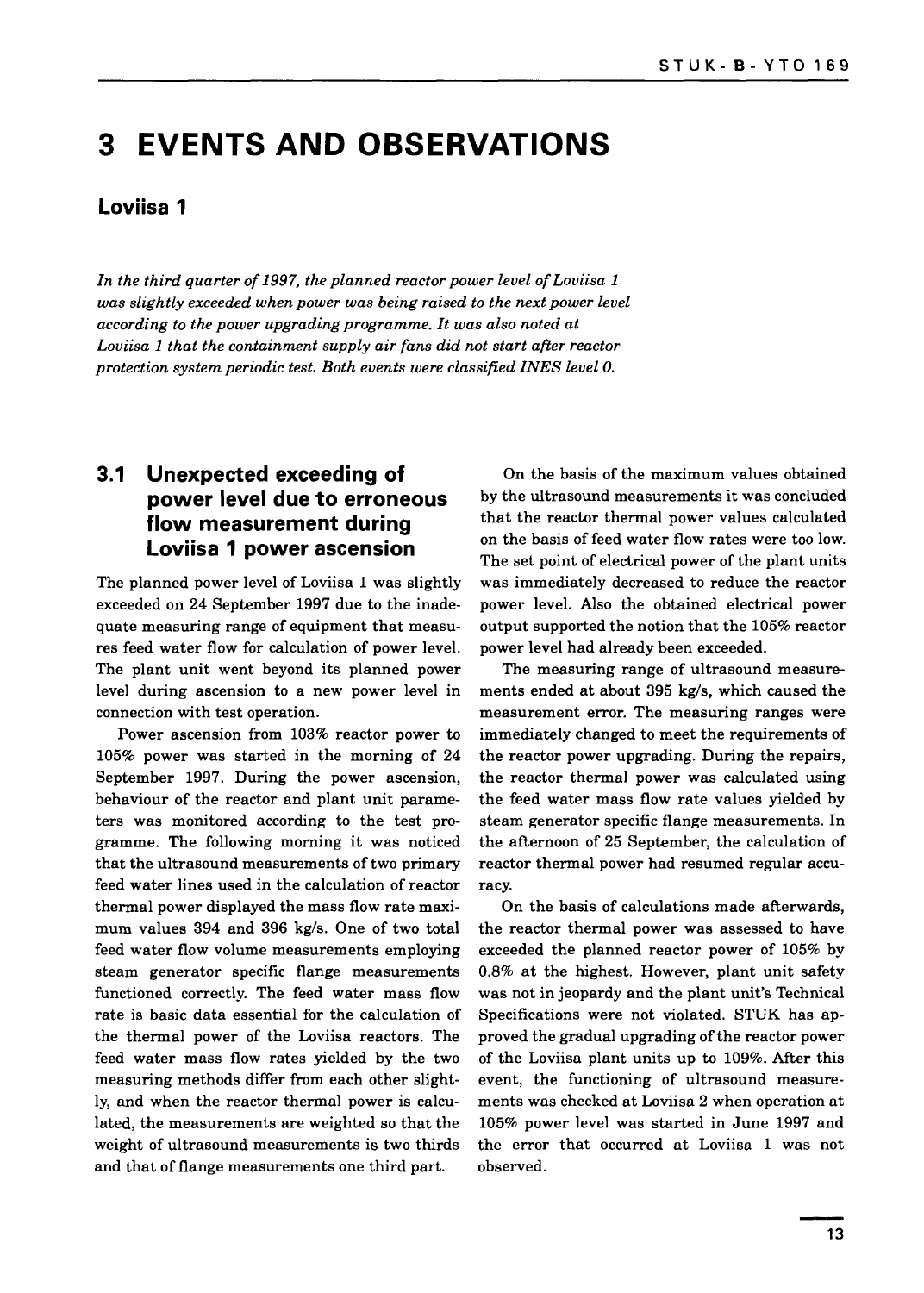#### **3.2 Fans failed to operate after Loviisa 1 plant protection system periodic test**

A plant protection system periodic test was conducted at Loviisa 1 on 23 September 1997 after which both supply air fans of the containment vacuum and purification system failed to start. The plant unit was operating at full power at the time of the event.

The containment isolation valves must close in the containment protection system periodic test conducted every four weeks, in which case also the fans of the containment vacuum and purification system stop. After the test, an exhaust air fan was started and after that there was an attempt to start the supply air fans, which both failed to start.

If both supply air fans fail during power opera-

tion the Technical Specifications require the plant unit to be placed in shutdown state without delay. In compliance with the requirements of the Tech Specs, preparations for shutdown were started during which attempts to start the other supply air fan proved successful. The fans were out of operation simultaneously for about 1.5 hours. If one supply air fan is inoperable, three days are allowed for repairs during plant unit operation.

The fans were rendered inoperable by earlier repair work on the other fan relating to the operation of the limit switch of the fan's gate valve. The repair was carried out according to an incorrect connection diagram and, therefore, both fans failed to start.

During the event, containment underpressure was maintained by means of exhaust air fans and the system was thus capable of performing its safety function.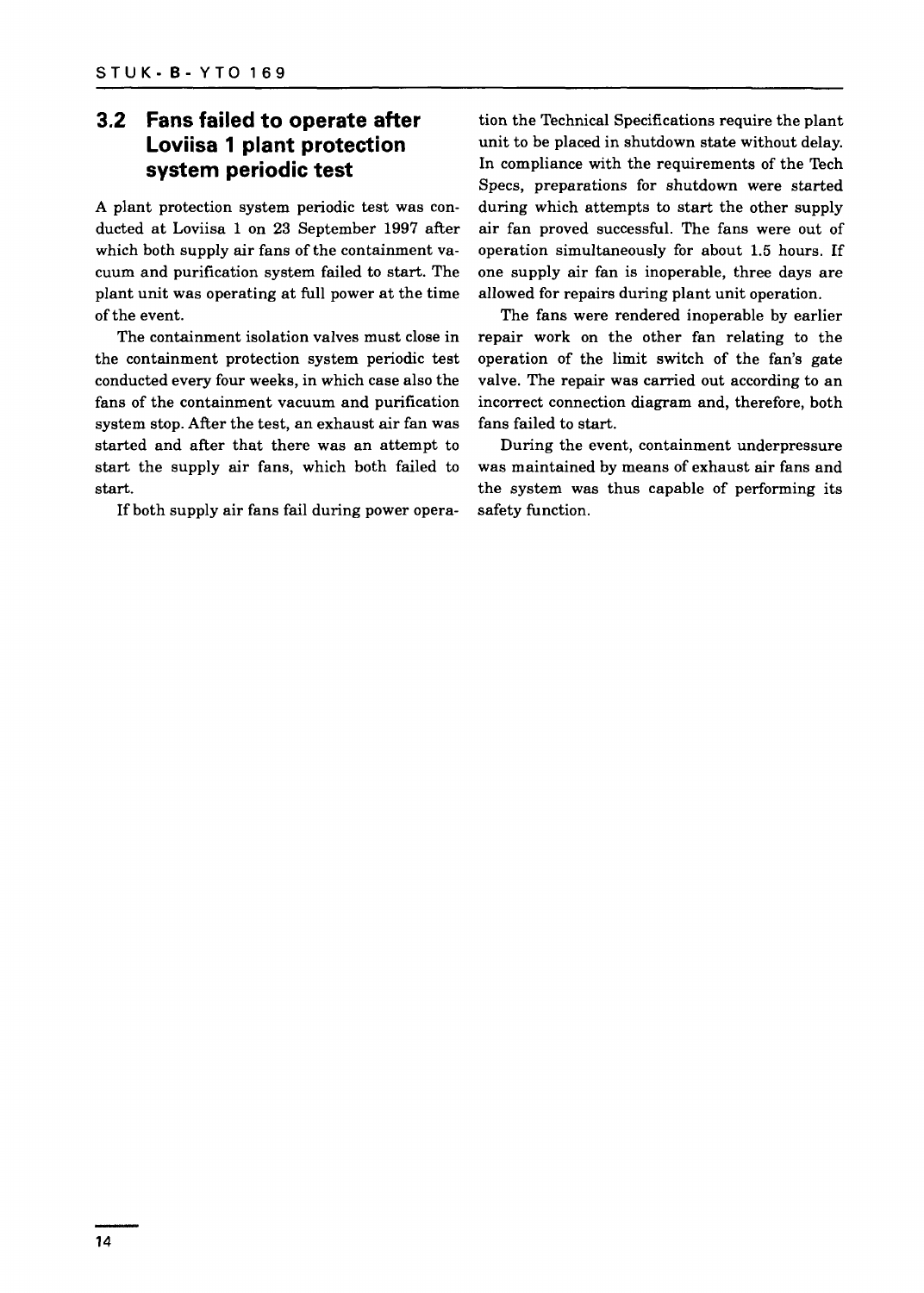#### **Loviisa 2**

*In the third quarter of 1997, it was found out at Loviisa 2 that the float in the pressurised emergency water tank of the plant unit's emergency cooling system, which had sunk to the bottom, would have prevented the tanks operation in an accident. The event is classified INES level 1.*

#### **3.3 Pressurised emergency water tank inoperable due to a sunken float**

The Loviisa 2 plant unit was being shut down for annual maintenance when it was noted on 7 September 1997 that the float in one pressurised emergency water tank of the plant unit's emergency cooling system had erroneously closed the tank's discharge pipe. No alarm signal was transmitted of the movement of the float and, thus, the exact closing time of the discharge pipe is not known. The tank's previous discharge test, which would have disclosed this failure to operate, was conducted in the 1996 annual maintenance outage. The tank had performed faultlessly in the test. In a potential accident situation, the float closing the discharge pipe would have prevented injection of water from the tank to the reactor, and this would have been impossible to repair during an accident.

Emergency cooling systems remove heat from the reactor in loss of coolant etc accident situations. The emergency cooling systems of the Loviisa plant units include i.a. four pressurised emergency water tanks containing a total of ca.  $160 \text{ m}^3$ of borated water. 5.5 MPa pressure is maintained in the tanks by means of nitrogen. Nitrogen pressure blows water from the tank to the reactor pressure vessel if, in consequence of an accident, primary circuit pressure goes below the tank internal pressure. Two tanks supply water to the lower part of the reactor pressure vessel and two above the reactor core. The supply of water is sufficient if at least one tank feeding the upper and one feeding the lower part are capable of operation.

The float serves to prevent access to the reactor of nitrogen gas inside the tank after the tank's drawdown. Nitrogen inside the reactor would disturb fuel cooling and if the nitrogen were released via the reactor to the containment it would cause extra pressure increase inside the containment. The float is hollow and normally floats on the tank water surface. When water decreases the float sinks along with the water level and closes the discharge pipe after tank drawdown. The float is equipped with a steering arm and an associated control mechanism that transmits an alarm signal to the process computer of any deviating float positions. Access of nitrogen to the reactor can also be prevented by means of tank-to-reactor feedline isolation valves that the plant unit operator can close after tank drawdown.

The faulty float was removed and its position indicating mechanism was dismantled. The float's surface had several pit corrosion marks through which water from the tank had leaked inside the ball, causing it to sink. Among other things a twisted steering arm had caused sticking of the position indicating mechanism. Position monitoring was thus unable to follow the position of the float.

The faulty float was replaced, the steering arm of the position indicating mechanism was straightened and the position of the detection instrument's inductance coil was adjusted for improved sensitivity of operation.

After the event, Imatran Voima Oy examined the operation of three other pressurised emergency water tanks at the Loviisa 2 plant unit. Their alarm signals for deviating float positions functioned faultlessly and it was noted on the basis of the tank water level changes that water would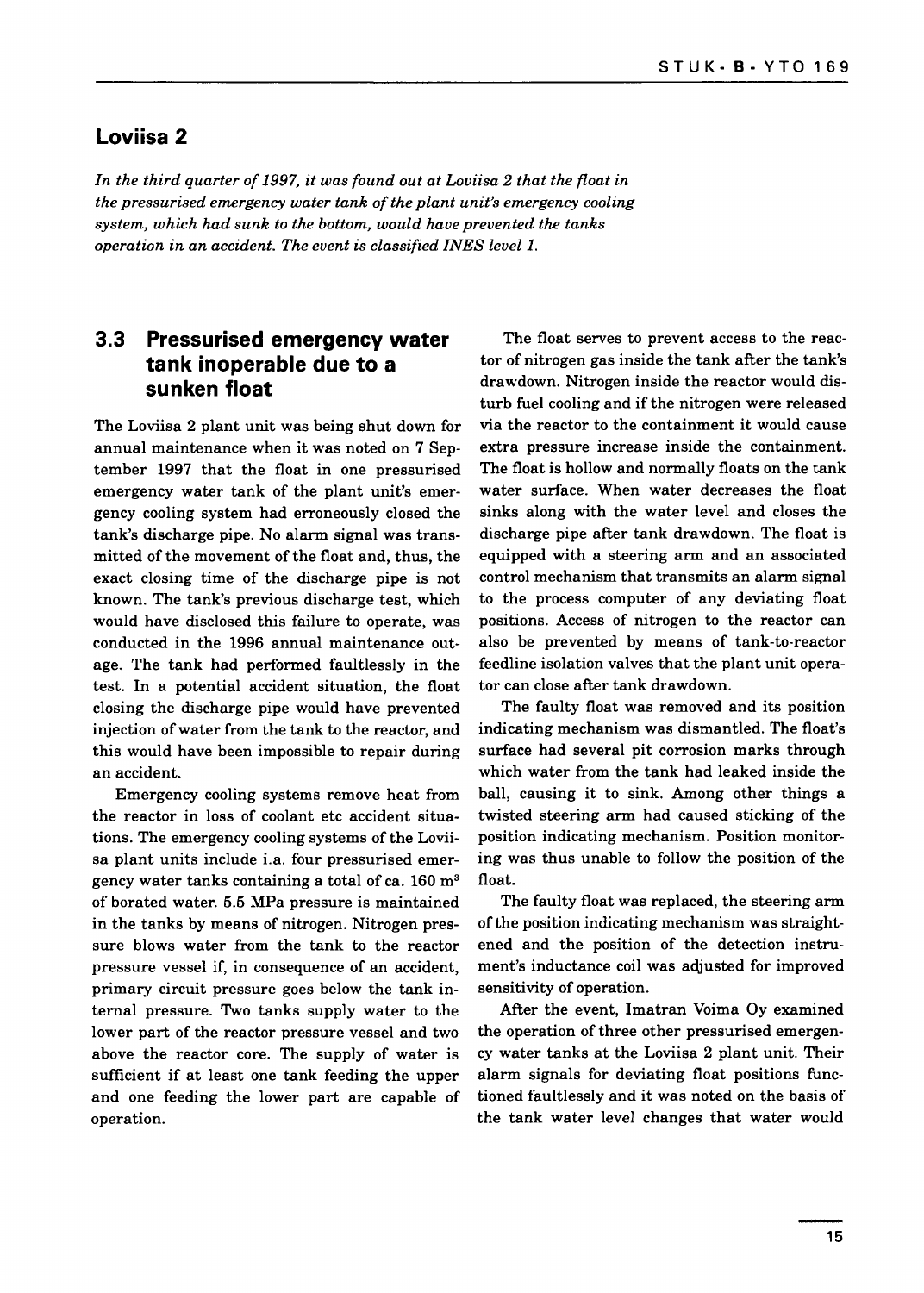have been discharged from the tanks according to float position indicating mechanisms also at Loviidesign. Sa 1.

quacy of measures routinely taken at Loviisa 1 to procedures to ensure the faultless operation of during annual maintenance to disclose faults of float control and position indicating mechanisms this type. On the basis of the assessment, comple- in connection with the servicing and testing of the mentary testing has been planned to ensure fault- tanks. less operation of the tanks and functioning of the

Imatran Voima Oy has also assessed the ade- Imatran Voima Oy has also planned changes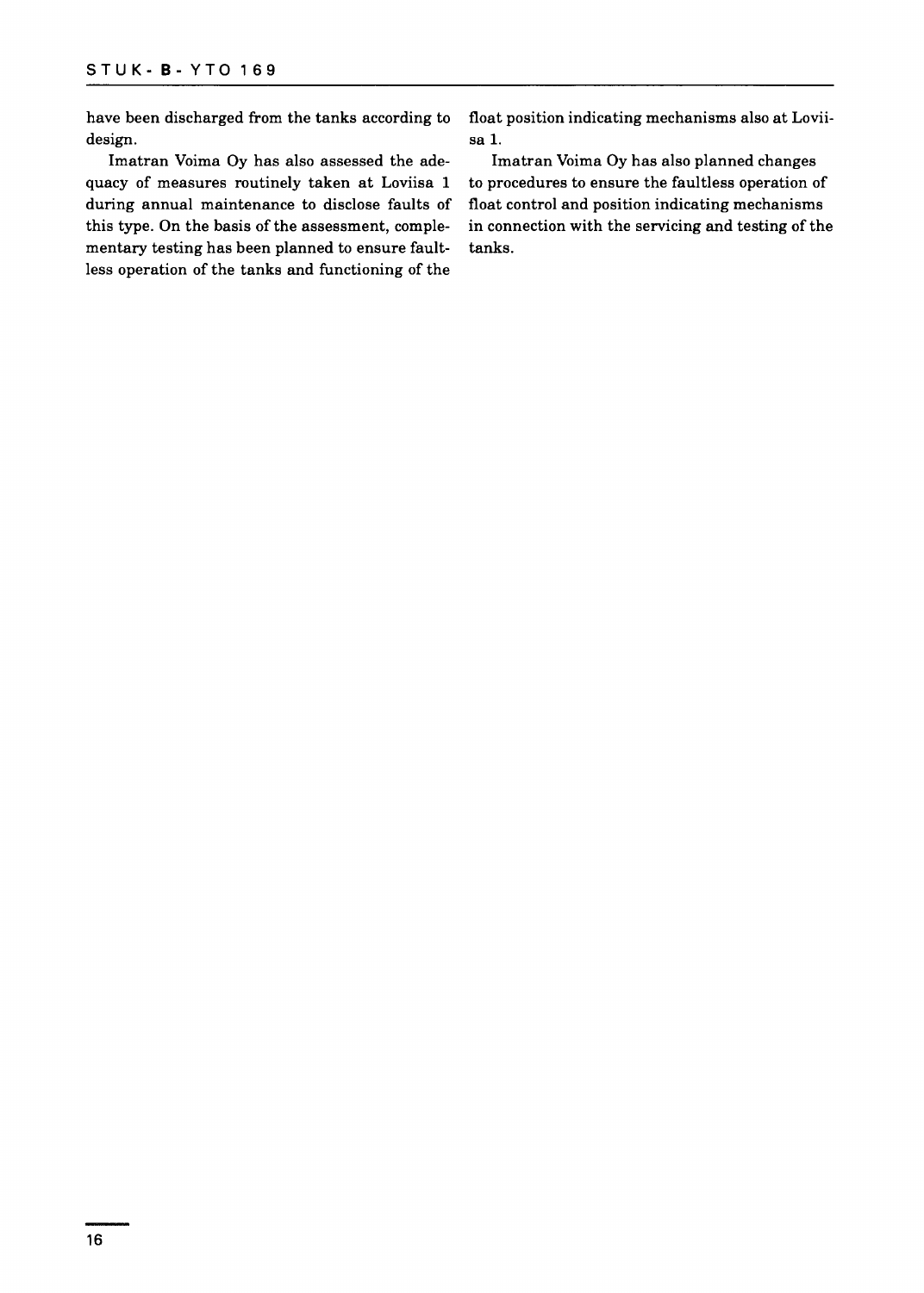#### **Olkiluoto 1**

*In the third quarter of 1997 it was observed that the cables of measuring transducers monitoring the reactor core neutron flux had been incorrectly coupled for about two weeks at Olkiluoto 1. The event is classified INES level 0.*

#### **3.4 Incorrect coupling of neutron flux measuring transducers at Olkiluotoi**

It was detected at Olkiluoto 1 on 3 July 1997 that four measuring transducers of a system monitoring the reactor core neutron flux were incorrectly coupled. The coupling error was detected on the basis of conflicting neutron flux signals. The mistake had been made in connection with the replacement of the system's cubicles for electronics during annual maintenance outage.

The neutron flux monitoring system that measures the power distribution of the reactor core during plant operation has 28 fixed probes at regular intervals in between the fuel assemblies in the reactor core. Each probe has four neutron flux measuring transducers vertically placed at regular intervals. The local power level in the core is determined by means of signals transmitted by the transducers. The signals actuate the reactor protection functions if the measured values exceed set limits. In the event in question, the signals of the two lowest transducers of two probes had been cross-connected.

In connection with the replacement of the electronics cubicles, the connectors of the cables of the measuring transducers were replaced and the symbols of the cables were temporarily detached. Two coupling errors were caused by mixed-up cable symbols. According to the working instructions, the connectors were to be changed one by one to avoid mistakes. It is also possible that the cable symbols were incorrect from the start.

The event is of minor safety-significance. The reactor core power is monitored not only by fixed measuring sensors but also by motor-operated movable detecting instruments and by a computer program based on neutronphysical calculation. According to these, power restrictions were not exceeded during the time that the measuring transducers were cross-coupled. The coupling error would not have essentially affected the protection signals that are actuated by neutron flux.

After the event, the correct coupling of all neutron flux measuring transducers of the plant unit's reactor was ensured by a cable scanner. Teollisuuden Voima Oy will improve work planning and control to avoid recurrence.

#### **Olkiluoto 2**

*No reportable events occurred at Olkiluoto 2 in the third quarter of 1997.*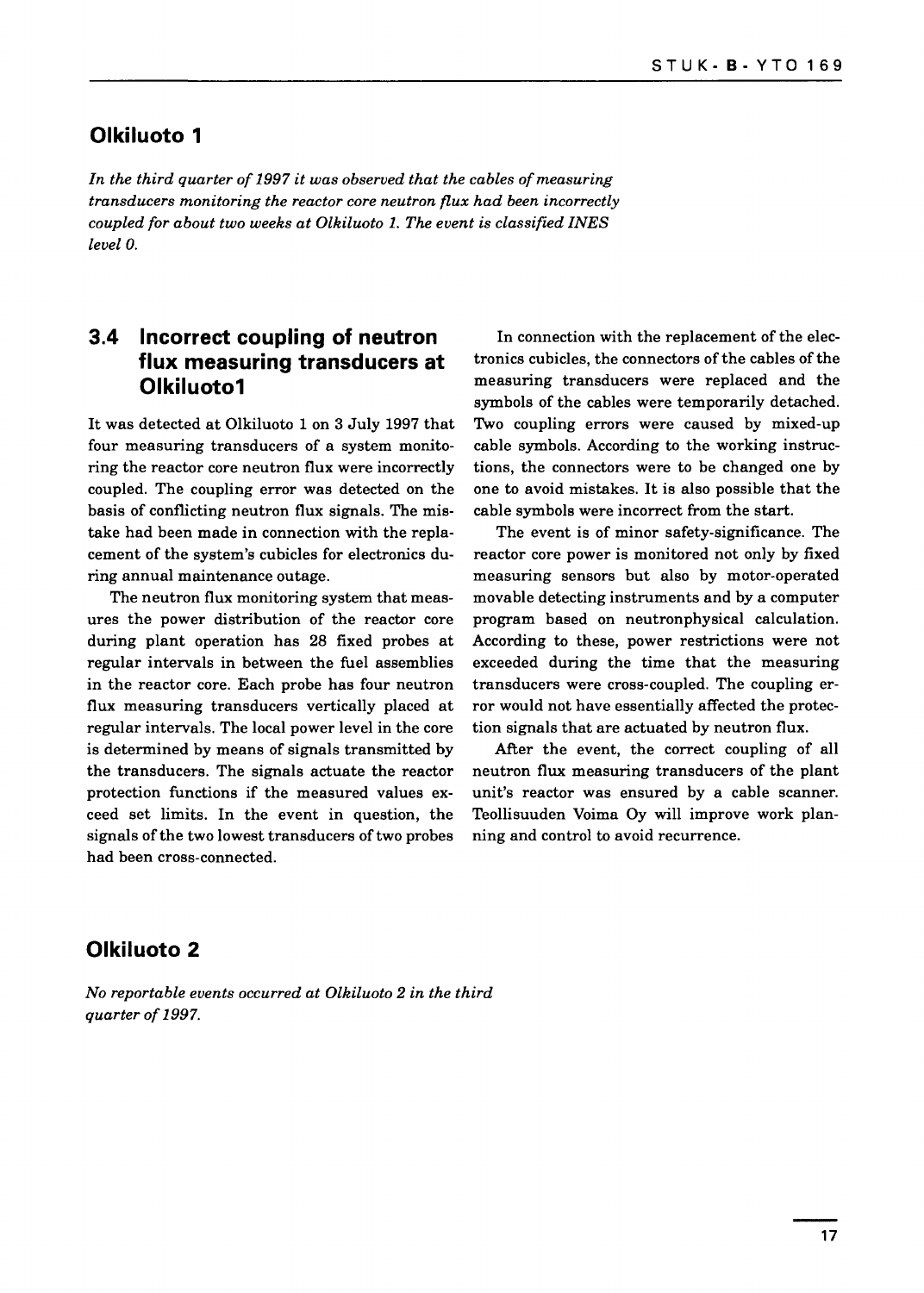### **4 RADIATION SAFETY**

*Individual doses to nuclear power plant personnel were below the annual dose limit. Also environmental releases were well below the release limits. In samples collected around the Finnish nuclear power plants, radioactive substances originating from the plants were measurable in such quantities only as have no bearing on the radiation exposure of the population.*

#### **4.1 Occupational exposure**

The highest individual dose received at a Finnish nuclear power plant in the third annual quarter of 1997 was 14.1 mSv and it was received at Loviisa nuclear power plant. The Radiation Decree stipulates that the effective dose caused by radiation work to a worker shall not exceed 50 mSv in any single year. The dose may not exceed 20 mSv per year as an average over five years. This annual average has been monitored since the beginning of 1992. Radiation doses at Loviisa and Olkiluoto nuclear power plants have been below authorised limits.

Occupational dose is mainly incurred in work performed during annual maintenance outages. The annual maintenance outages of the Loviisa plant units were in this annual quarter.

The individual dose distribution of nuclear power plant personnel is given in Table III that specifies the number of exposed individuals by dose range and plant site. This information is from STUK's Central Dose Register.

Collective occupational dose at the Loviisa plant units was 1.0 manSv and 0.06 manSv at the Olkiluoto units in the third annual quarter. As established by STUK in YVL Guides, the collective dose limit for one plant unit is 2.5 manSv per one gigawatt of net electrical power averaged over two successive years; this means a total annual collective dose of 1.11 manSv/year and of 1.78 manSv/year for the Loviisa and Olkiluoto units respectively.

#### **4.2 Radioactive releases into the environment**

In Table IV, the releases of radioactive substances measured at each plant site and the annual release limits are given. During this report period, releases into the environment were well below authorised limits.

#### **4.3 Environmental monitoring**

Regular sampling and analysis programmes ensure radiation safety in the vicinity of Finnish nuclear power plants. The environmental distribution of radioactive releases from power plants and their transfer to food chains is monitored and it is ensured that releases remain below authorised limits. In this quarter, a total of 175 samples were analysed according to the programmes. In addition to these analyses, 26 external radiation measurements were performed.

Two samples of deposition collected in the vicinity of Loviisa nuclear power plant contained radioactive cobalt-60 isotope originating from the power plant. One sample also contained radioactive silver-110m. Two samples of bladder wrack contained radioactive manganese-54, cobalt-60 and silver-110m isotopes. Radioactive substances originating from the plant (manganese-54, cobalt-58 and cobalt-60) were also measured in some samples of sedimenting matter. Tritium concentrations exceeding normal level were measured in four samples of seawater.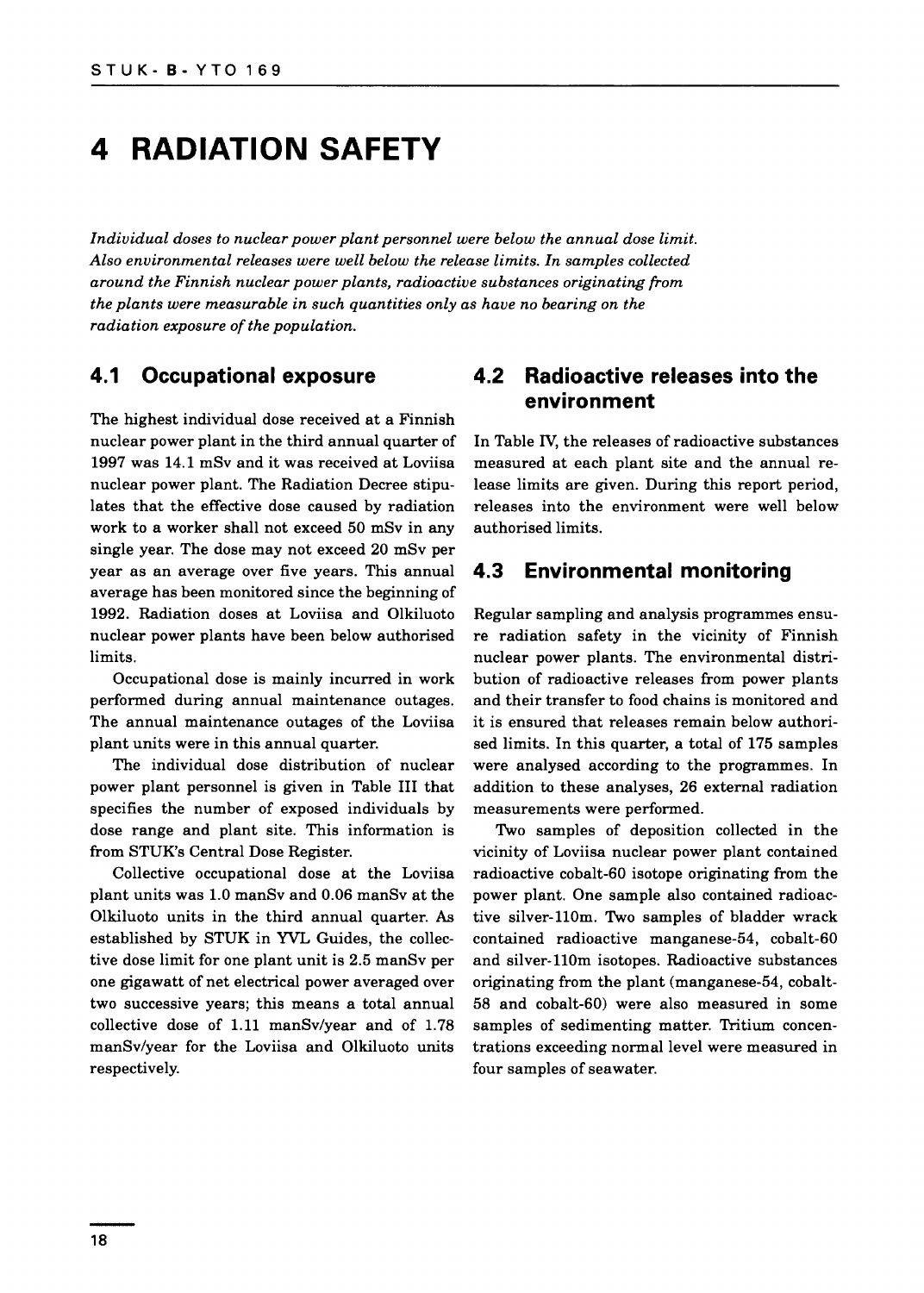| Dose range<br>(mSv) |     |         |                    | Number of persons by dose range |         |                         |                    |
|---------------------|-----|---------|--------------------|---------------------------------|---------|-------------------------|--------------------|
|                     |     |         | Third quarter 1997 |                                 |         | From 1.1.1997           |                    |
|                     |     | Loviisa | <b>Olkiluoto</b>   | Total <sup>*</sup>              | Loviisa | <b>Olkiluoto</b>        | Total <sup>-</sup> |
| < 0, 5              | 171 |         | 114                | 300                             | 169     | 517                     | 634                |
| $0,5 - 1$           | 67  |         | 19                 | 100                             | 75      | 231                     | 299                |
| $1 - 2$             | 56  |         | 16                 | 109                             | 74      | 208                     | 286                |
| $2 - 3$             | 42  |         | $\overline{2}$     | 66                              | 44      | 101                     | 138                |
| $3 - 4$             | 25  |         |                    | 35                              | 21      | 58                      | 84                 |
| $4 - 5$             | 18  |         | 1                  | 32                              | 24      | 36                      | 66                 |
| $5-6$               | 13  |         |                    | 21                              | 14      | 23                      | 59                 |
| $6 - 7$             | 11  |         |                    | 15                              | 14      | 16                      | 43                 |
| $7 - 8$             | 15  |         |                    | 18                              | 14      | 9                       | 37                 |
| $8 - 9$             | 4   |         |                    | 9                               | 4       | 4                       | 16                 |
| $9 - 10$            | 6   |         |                    | 16                              | 5       | 4                       | 21                 |
| $10 - 11$           | 5   |         |                    | 9                               | 6       | $\overline{\mathbf{c}}$ | 17                 |
| $11 - 12$           | 5   |         |                    | 9                               | 4       | 3                       | 19                 |
| $12 - 13$           | 6   |         |                    | 6                               | 5       |                         | 11                 |
| $13 - 14$           |     |         |                    | 1                               | 3       | 1                       | 7                  |
| $14 - 15$           | 1   |         |                    | $\overline{2}$                  | 3       |                         | 4                  |
| $15 - 16$           |     |         |                    |                                 |         |                         | 3                  |
| $16 - 17$           |     |         |                    |                                 |         |                         |                    |
| $17 - 18$           |     |         |                    |                                 |         |                         | 4                  |
| $18 - 19$           |     |         |                    |                                 |         |                         | 3                  |
| $19 - 20$           |     |         |                    | 1                               |         |                         | 4                  |
| $20 - 25$           |     |         |                    |                                 |         |                         | 6                  |
| $>25$               |     |         |                    |                                 |         |                         |                    |

**Table III.** Occupational dose distribution in the third quarter of 1997 and from 1.1.1997

\* This data in these columns also include Finnish workers who have received doses at Swedish nuclear power plants. The same person may have worked at both Finnish nuclear power plants and in Sweden. The highest individual radiation dose in 1997, 23.3 mSv, was received at a nuclear power plant in Sweden.

Radioactive cobalt-60 originating from the Olkiluoto power plant was measured in one sample of deposition collected in the vicinity of the plant and in all seaweed samples. In addition, most seaweed samples contained radioactive manganese-54 isotope and also a more short-lived radioactive cobalt isotope (cobalt-58). Two samples of mussels contained radioactive cobalt-60. Radioactive manganese-54 was measured only in one sample of mussels. Two samples of sedimenting matter contained radioactive manganese-54 and four contained radioactive cobalt-60 isotope. A small amount of tritium was measured in one sample of deposited material.

All the measured concentrations were low and require no measures.

Radioactive strontium, caesium and plutonium isotopes originating from the Chernobyl accident or nuclear weapons tests are measurable in environmental samples. Natural radioactive substances (i.a. beryllium-7, potassium-40, uranium and thorium decay series) are also detected in the samples.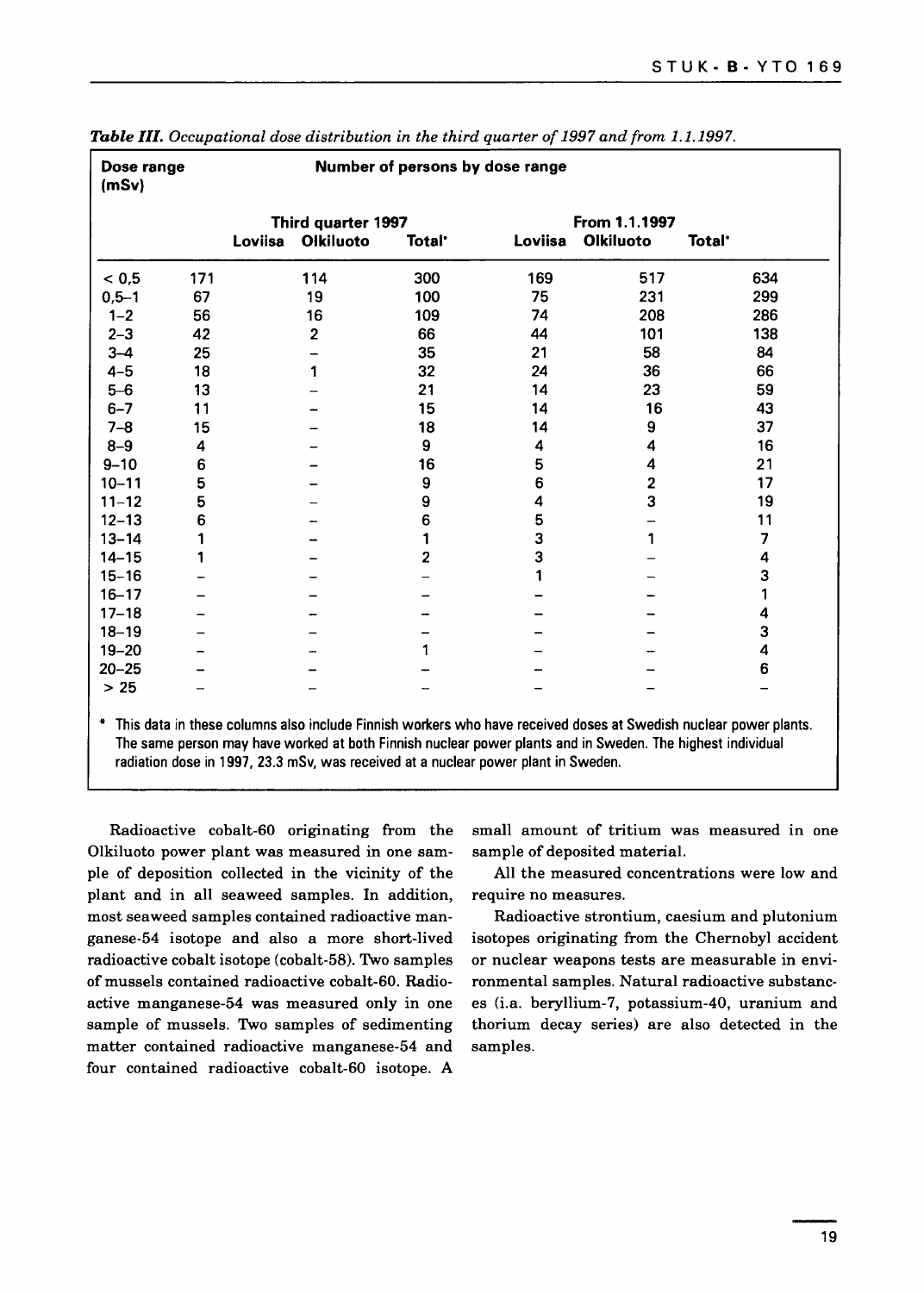|                                                                                                                               |                                                   | Gaseous effluents (Bq) a)                                   |                                          |                                            |                                            |
|-------------------------------------------------------------------------------------------------------------------------------|---------------------------------------------------|-------------------------------------------------------------|------------------------------------------|--------------------------------------------|--------------------------------------------|
| <b>Plant site</b>                                                                                                             | <b>Noble gases</b><br>(Krypton-87<br>equivalents) | lodines<br>(lodine-131<br>equivalents)                      | <b>Aerosols</b>                          | Tritium                                    | Carbon-4                                   |
| Loviisa<br>Report period<br>Early 1997                                                                                        | $9.4 \cdot 10^{11}$<br>$3.8 \cdot 10^{12}$        | b)<br>$7.2 \cdot 10^{4}$                                    | $2.5 \cdot 10^{7}$<br>$2.5 \cdot 10^{8}$ | $4.2 \cdot 10^{10}$<br>$2.0 \cdot 10^{11}$ | $4.1 \cdot 10^{10}$<br>$1.5 \cdot 10^{11}$ |
| <b>Olkiluoto</b><br>Report period<br>Early 1997                                                                               | b)<br>$2.1 \cdot 10^{11}$                         | $4.6 \cdot 10^{5}$<br>$1.7 \cdot 10^{7}$                    | $1.1 \cdot 10^{7}$<br>$4.1 \cdot 10^{7}$ | $1.2 \cdot 10^{11}$<br>$2.1 \cdot 10^{11}$ | c)<br>c)                                   |
| <b>Annual release limits</b><br>Loviisa<br>Olkiluoto                                                                          | $2.2 \cdot 10^{16}$ d)<br>$1.8 \cdot 10^{16}$     | $2.2 \cdot 10^{11}$ d)<br>$1.1 \cdot 10^{11}$               |                                          |                                            |                                            |
|                                                                                                                               |                                                   | Liquid effluents (Bq) a)                                    |                                          |                                            |                                            |
| <b>Plant site</b>                                                                                                             | Tritium                                           | <b>Other nuclides</b>                                       |                                          |                                            |                                            |
| Loviisa<br><b>Report period</b><br>Early 1997                                                                                 | $1.7 \cdot 10^{12}$<br>$9.9 \cdot 10^{12}$        | $5.4 \cdot 10^{6}$<br>$7.2 \cdot 10^{6}$                    |                                          |                                            |                                            |
| <b>Olkiluoto</b><br><b>Report period</b><br>Early 1997                                                                        | $1.9 \cdot 10^{11}$<br>$1.1 \cdot 10^{12}$        | $1.1 \cdot 10^9$<br>$8.4 \cdot 10^{9}$                      |                                          |                                            |                                            |
| <b>Annual release limits</b><br>Loviisa<br>Olkiluoto                                                                          | $1.5 \cdot 10^{14}$<br>$1.8 \cdot 10^{13}$        | $8.9 - 10$ <sup>11</sup> d)<br>$3.0 \cdot 10$ <sup>11</sup> |                                          |                                            |                                            |
| a) The unit of radioactivity is Becquerel (Bq); $1 Bq =$ one nuclear transaction per second.<br>b) Below the detection limit. |                                                   |                                                             |                                          |                                            |                                            |

|  |  | Table IV. Radioactive releases by plant site, third quarter 1997. |  |  |  |  |  |  |  |
|--|--|-------------------------------------------------------------------|--|--|--|--|--|--|--|
|--|--|-------------------------------------------------------------------|--|--|--|--|--|--|--|

c) The carbon-14 release-estimate based on experimental data was 1.8 • 10" Bq in Olkiluoto in the report period and 4.9 • 10" Bq in early 1997.

d) The numerical value shows the release limit for the Loviisa plant site, assuming that the sum of various types of release limit shares shall be smaller than or equal to 1.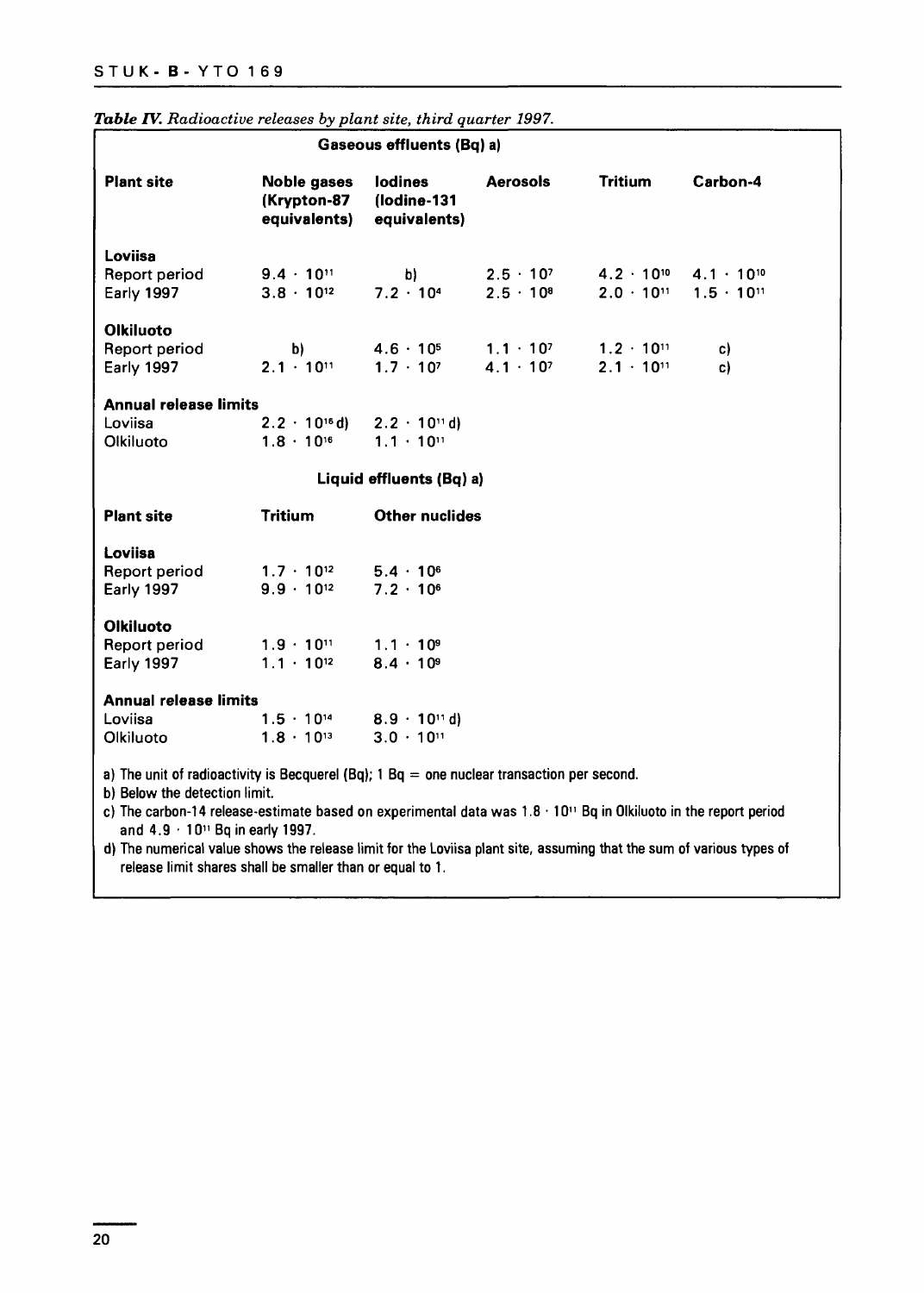### **5 SAFETY IMPROVEMENTS AT NUCLEAR POWER PLANTS**

*The annual maintenance outages of the Loviisa plant units were in the third quarter of 1997 and safety-related improvements were made to the systems of the plant units. The Olkiluoto plant units were in power operation for most of this quarter and no significant modifications were made.*

At the Loviisa plant units, the minimum flow circuits of emergency cooling pumps were replaced with new flow circuits equipped with heat exchangers. These circuits ensure sufficient minimum flow to protect pumps from overheating. The new flow circuit lines were installed from emergency cooling pump pressure side direct to suction side. At Loviisa 1, one of two emergency cooling lines was modified in this way in the 1996 annual maintenance outage. These modifications improve the reliability of reactor core emergency cooling. They helped eliminate a situation where some water would be recirculated to the emergency make-up water tank due to the valves of the minimum flow circuits having erroneously remained open during an accident. This would have lead to the pump's suction source alternating between the tank and the reactor containment sumps and to potential

failure of the valves. A valve failure in connection with repeated changeover switching such as this could have caused loss of emergency cooling in a potential accident situation. The minimum flow circuits of the containment spray system pumps, which are used in accident situations, were removed because the recirculation function provided by the lines in question is not required in the starting of the pumps.

During the annual maintenance outages of the Loviisa plant units, the replacement of steam generator distributors was continued. New distributors were installed at Loviisa 1 to one and at Loviisa 2 to two of the six steam generators of the plant units. The new distributors are less prone to erosion corrosion and easier to service than the old ones.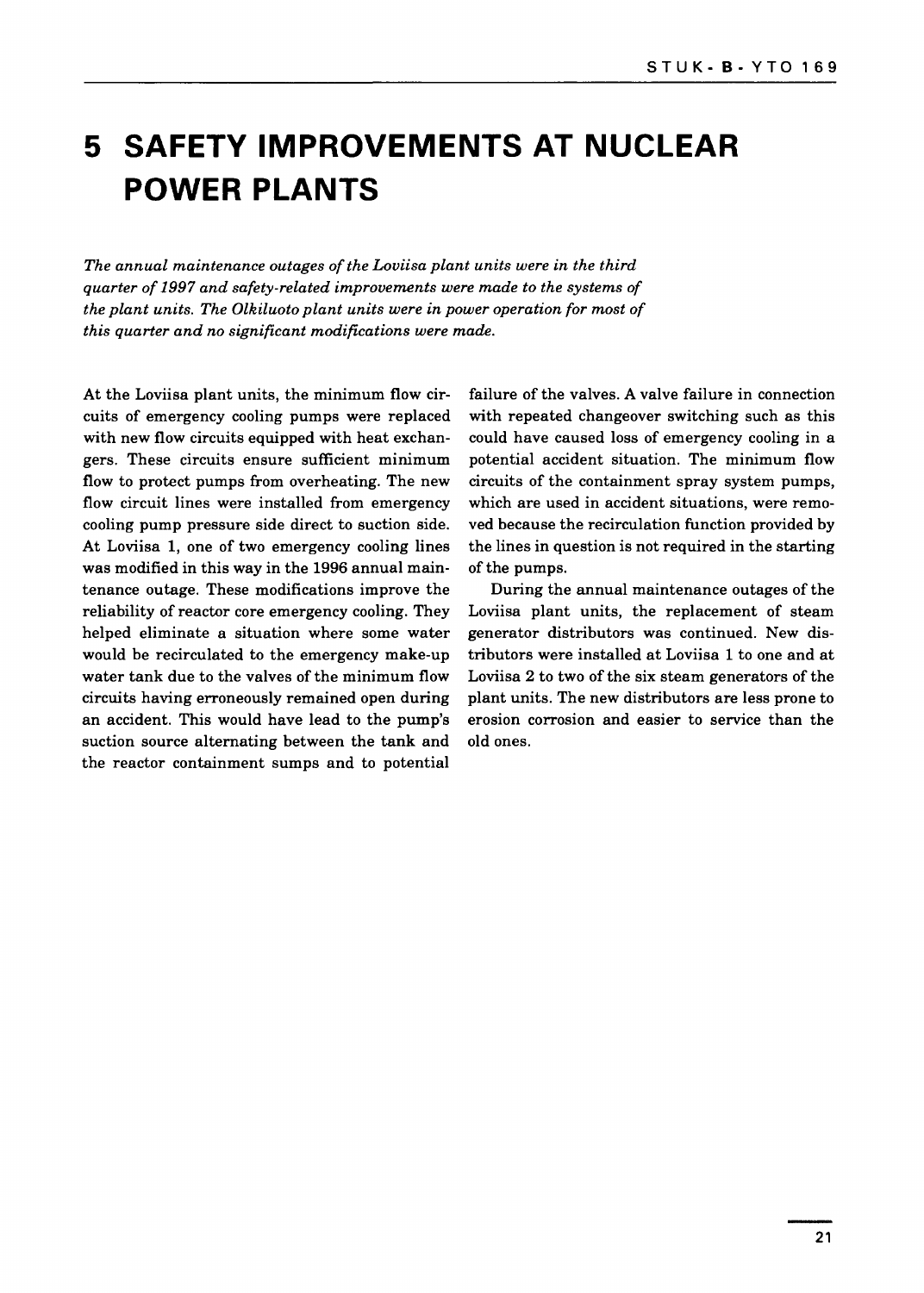| <b>Regulatory control and inspections</b><br>by STUK<br>Preparation of a nuclear power plant project<br>Preliminary plans for the plant and safety principles<br>Location and environmental impact of the plant<br>Arrangements for nucler fuel and nuclear waste management<br><b>Decision in Principle</b><br><b>Plant design</b><br>Preliminary safety analysis report on the planned structure and<br>operation of the plant plus the preliminary safety analysis<br>Safety classification of components and structures<br>• Quality assurance plan<br>Plans for nuclear fuel and nuclear waste management<br>Physical protection and emergency preparedness<br><b>Construction Permit</b><br><b>Construction of plant</b><br>Construction plans, manufacturers, final construction and |
|---------------------------------------------------------------------------------------------------------------------------------------------------------------------------------------------------------------------------------------------------------------------------------------------------------------------------------------------------------------------------------------------------------------------------------------------------------------------------------------------------------------------------------------------------------------------------------------------------------------------------------------------------------------------------------------------------------------------------------------------------------------------------------------------|
|                                                                                                                                                                                                                                                                                                                                                                                                                                                                                                                                                                                                                                                                                                                                                                                             |
|                                                                                                                                                                                                                                                                                                                                                                                                                                                                                                                                                                                                                                                                                                                                                                                             |
|                                                                                                                                                                                                                                                                                                                                                                                                                                                                                                                                                                                                                                                                                                                                                                                             |
|                                                                                                                                                                                                                                                                                                                                                                                                                                                                                                                                                                                                                                                                                                                                                                                             |
|                                                                                                                                                                                                                                                                                                                                                                                                                                                                                                                                                                                                                                                                                                                                                                                             |
|                                                                                                                                                                                                                                                                                                                                                                                                                                                                                                                                                                                                                                                                                                                                                                                             |
| installation of components and structures<br>Performance tests of systems<br>Final safety analysis report on the structure and operation of the<br>plant and the final safety analyses<br>Probabilistic safety analysis<br>Composotion and competence of the operating organisation<br><b>Technical Specifications</b><br>Nuclear fuel management and safeguards<br>Methods of nuclear waste management<br>Physical protection and emergency preparedness<br><b>Operating Licence</b>                                                                                                                                                                                                                                                                                                       |
| <b>Plant operation</b>                                                                                                                                                                                                                                                                                                                                                                                                                                                                                                                                                                                                                                                                                                                                                                      |
| Start-up testing at various power levels<br>Maintenance, inspections and testing of components and<br>structures                                                                                                                                                                                                                                                                                                                                                                                                                                                                                                                                                                                                                                                                            |
| Operation of systems and the whole plant<br>The operating organisation and management<br>Training of personnel<br>Qualifications of individuals<br><b>Operational incidents</b><br>• Repairs and modifications<br>• Refuelling<br>• Nuclear fuel management and safeguards<br>• Nuclear waste management<br>• Radiation protection and safety of the environment<br>• Physical protection and emergency preparedness                                                                                                                                                                                                                                                                                                                                                                        |
|                                                                                                                                                                                                                                                                                                                                                                                                                                                                                                                                                                                                                                                                                                                                                                                             |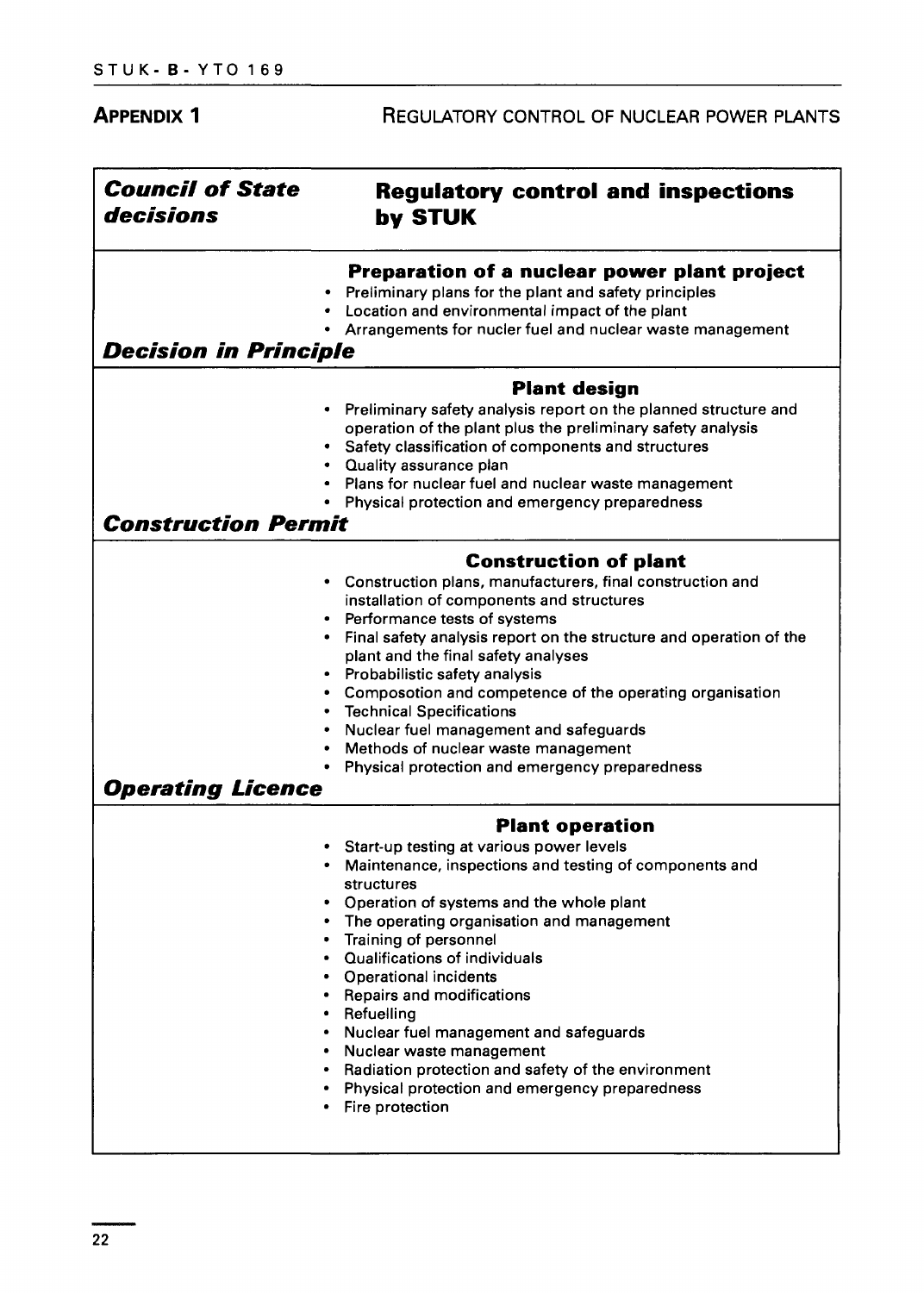#### **PLANT DATA APPENDIX 2**

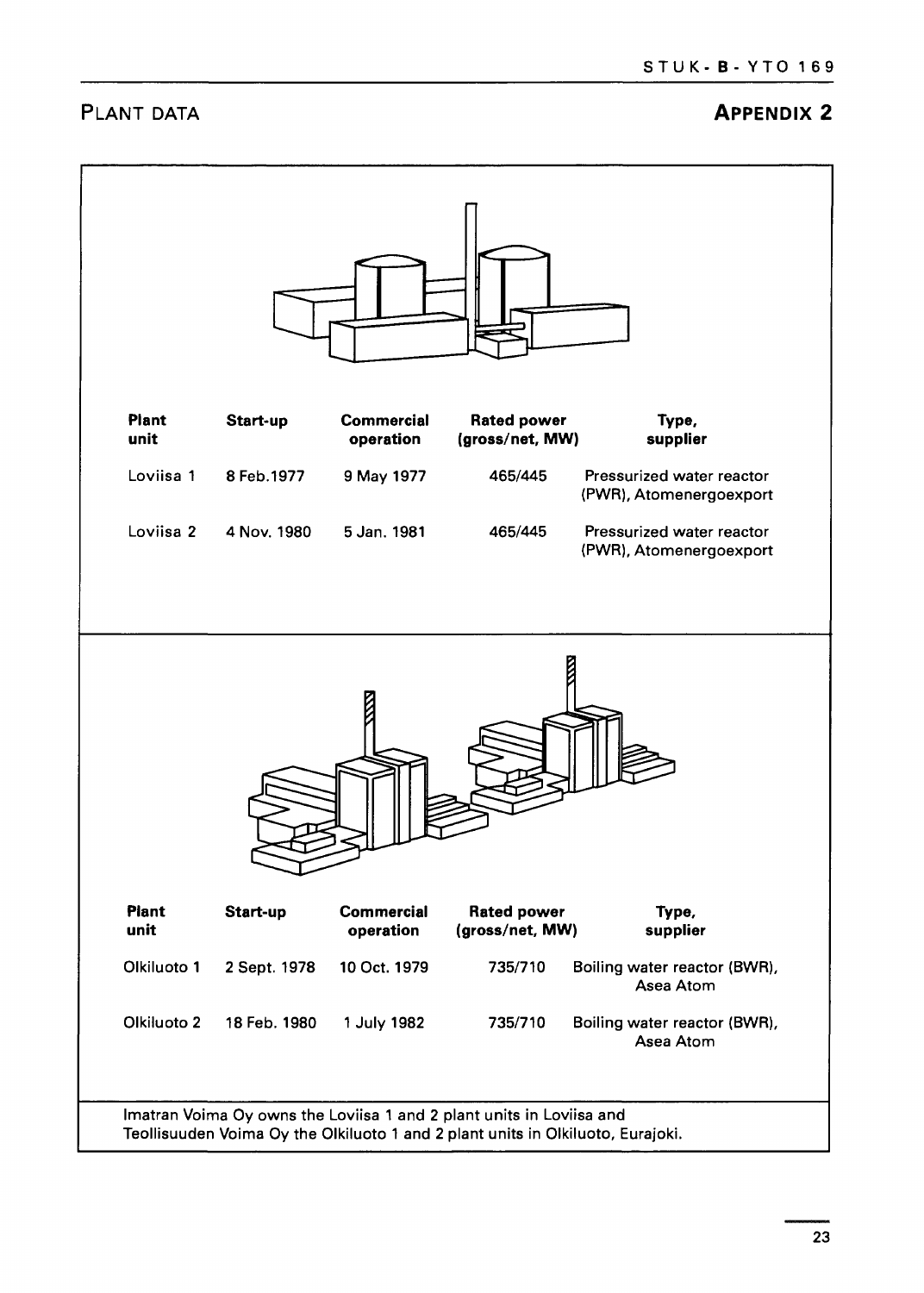### **CONTRIBUTORS FROM STUK**

#### **Nuclear Reactor Regulation:**

Tapani Eurasto Juhani Hinttala Juhani Hyvarinen Rauli Keskinen Pauli Kopiloff Juhani Lammi Pekka Lehtinen Hannu Ollikkala Matti Ojala Mervi Olkkonen (translation) Jorma Rantakivi Veli Riihiluoma Vesa Ruuska Paivi Salo Esko Sinisalo Seija Suksi

### **Research and Environmental Surveillance:**

Tarja K. Ikaheimonen Seppo Klemola